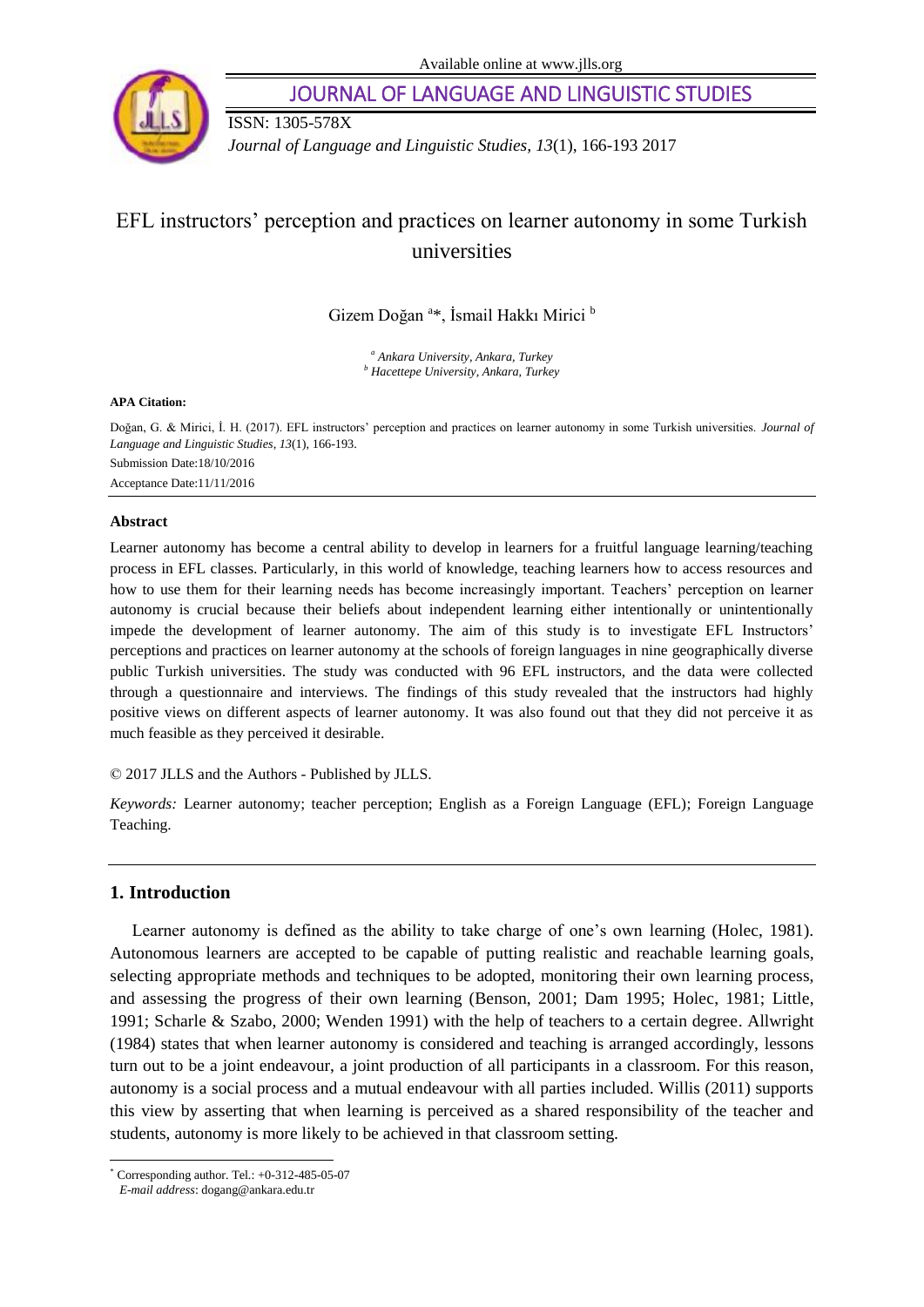In developing learner autonomy, the role of teachers is substantial. Since autonomy is not innate but must be taught with formal education later on, learners need much guidance which will be enabled by teachers (Little, 1995; Masouleh & Jooneghani, 2012; Khajavi & Abbasian, 2013). A lot of researchers in the field (Al Asmari, 2013; Barillaro, 2011; Benson, 2010; Borg, 2009; Borg & Al-Busaidi, 2012; Palfreyman, 2003; Shahsavari, 2014) claim that little has been done in the field of teacher perception and beliefs on learner autonomy. They further claim that there is a gap between theoretical discussions of learner autonomy and perception and practices of teachers and further go on that although there is a large body of research carried out for learner beliefs on learner autonomy, little has been done so far to investigate what teachers' beliefs actually are. Without such insight into teachers' perceptions, the reasons for classroom practices may not be comprehended fully. Teachers play a vital role in the development of learner autonomy, and it is the only way to understand what kind of autonomy practices are implemented in classrooms. In addition, their teaching practices are underpinned by teacher perceptions and their practices resulting from these perceptions further nurture or hinder their thoughts on learner autonomy. Thus, addressing their perceptions and practices is particularly crucial. Therefore this study focuses on what learner autonomy means to EFL Instructors and what kind of practices they implement to develop it in nine different state universities in Turkey.

# *1.1. Learner Autonomy in Language Education*

According to the self-determination theory of Deci and Ryan (2000), autonomy is one of the three principal needs along with competence and relatedness, and it is crucial for healthy psychological functioning. Like it is in psychology, it is a requirement for healthy functioning in educational settings, and it is not just a behavior but a fundamental sense of freedom, thus the ownership of the responsibility in educational context.

A sense of being in control of one's own destiny (O'Donnell, 2013) is another explanation of autonomy. Little (1995) bases learner autonomy as the acceptance of responsibility for one's own learning and rests learner autonomy in the notion of "cognitive universal" (Little, 2012: 13). He further advocates that autonomy is the psychological relation of the learners to the process and learning. According to Littlewood (1999), responsibility is a major dimension of learner autonomy.

In parallel with researchers, Candy (1991) has also indicated that autonomy is a process, not a product and one does not become fully autonomous, just works towards it. From this statement, it can be inferred that the life-long struggle for autonomy will never end and it is process-oriented in nature, not product-oriented. Zou (2011) further states that students will never reach the same of level autonomy; yet it is crucial to help them gain insights into learner autonomy, reflect on their learning experiences, share these experiences and reflections with others and lastly understand the factors influencing all these processes.

Kohonen (2012) defines autonomy development as a whole person approach in which learners are considered committed people with individual identities. Autonomy and to be active in one's learning go hand in hand; thus, learner autonomy means active learners who feel themselves responsible, capable and in charge of their own learning. Consequently, this creates learners who share the responsibility of learning and reject being passive learners waiting to be filled with knowledge by the teachers. Such learners, as it is expected, learn not only in class but out of class as well with the awareness of the fact that learning happens everywhere, and it is just not limited with the classroom environment. From this point of view, it can be concluded that people possess abilities and attitudes toward autonomy and can develop them to different degrees.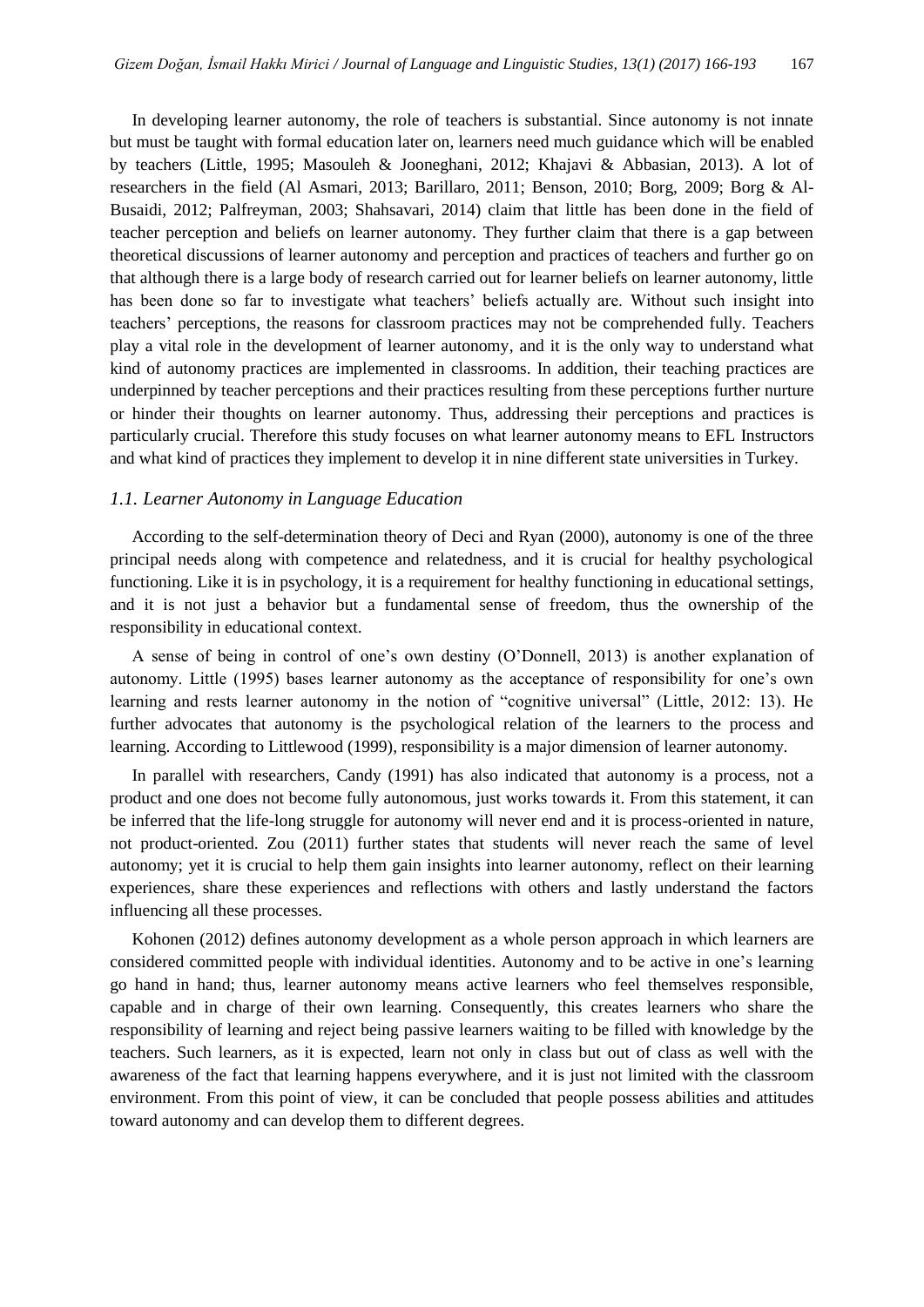Feelings of autonomy result in many positive outcomes like decreased susceptibility to negative peer influences, increased popularity among peers and increased engagement with school and academics (O'Donnell, Chang & Miller, 2013). It is important to examine how learners construct the ideas on autonomy and learning as these ideas in turn influence the learning results. Here, attribution styles can be emphasized as attributions can be positive or negative, and the kind of attribution a learner has on his/her learning experience has a certain effect on the learning result. Negative attributions may lead to learned helplessness which leads to further failures while positive attributions result in increased success and autonomy of learners. So, unfortunately, a high sense of learner autonomy may not lead to success if the learner has a style of negative explanation for learning events in his/her life. The opposite is also possible in that positive attributions without autonomy and personal effort may not result in success either. White (2003) argues that learner autonomy is developed through collaborative control of learning experiences. Moreover, learners' responsibility for and control of the learning process needs to be promoted by sustained collaboration. In Furnborough's study (2012), it has been found out that lower confidence in language learners results in a greater dependence on teacher support, which indicates that in order to feel autonomous and more in control of their learning, students need a certain level of success. She further claims that while learner autonomy depends on individual decision-making of learners, it is also crucial for these decisions to be taken on an informed basis, and feelings as well as reasons are taken into account. Erten and Burden (2014) state that academic self-concept and academic achievement are both linked to and influence each other, which means that students who are autonomous and who have positive self-concept will probably be achievers when compared to those who are not autonomous and who do not have positive self-concept.

Developing learner autonomy is not an idealized aim of language teaching although it may be hard to enable the conditions needed for promoting it. Little (2004) states some of possible problems which may be confronted in developing autonomy are that teachers' pre-service education may not be arranged in a way to provide them with necessary ways to develop autonomy in their learners, and that there may be few if any opportunities to enable in-service training for teachers. What is more, teachers themselves may not be autonomous at all leading little success of developing autonomy in their learners as they will probably not be a good role model to their students in terms of autonomy. Ho and Crookall (1995) extend this idea by noting that learner autonomy often requires students to work independently of the teacher; however, it is not claimed that learner autonomy is developed without the teacher. It is true that while developing learner autonomy, teacher help is indispensable, yet, as learners get more autonomous, less teacher support is needed. Shahsavari (2014) advocates that if teachers are not aware of the ways to develop autonomy in their students, the classroom will be just a place that students attend with the only aim of passing exams fixed in their curriculum. Therefore, he goes on, it is a moral duty for teachers to help their learners be more independent and autonomous. It is interesting that Shahsavari (2014) sees autonomy promotion as a 'moral duty'.

Littlewood (1997) states that teachers' commitment to helping students develop autonomy is not enough alone, and that students' willingness and their independence are also important to be able to develop and foster autonomy. Chwo (2011) explains that self-value, preference, personality, reflection and exploration are central parts of autonomy in learning. If students lack focus, cannot find any relevance of knowledge to real life, do not grasp knowledge as a resource or a use, as Fleming and Walter (2004) say, they are trapped in that knowledge and will not have any autonomy in their learning which will eventually cause lack of motivation to take further steps.

In his seminal article, Little (1995) states that there is nothing new or mysterious about learner autonomy, and further asserts that achievers have always been autonomous. Hence, it is not about new kind of learning, yet by having put a clear goal like learner autonomy, it is to help learners achieve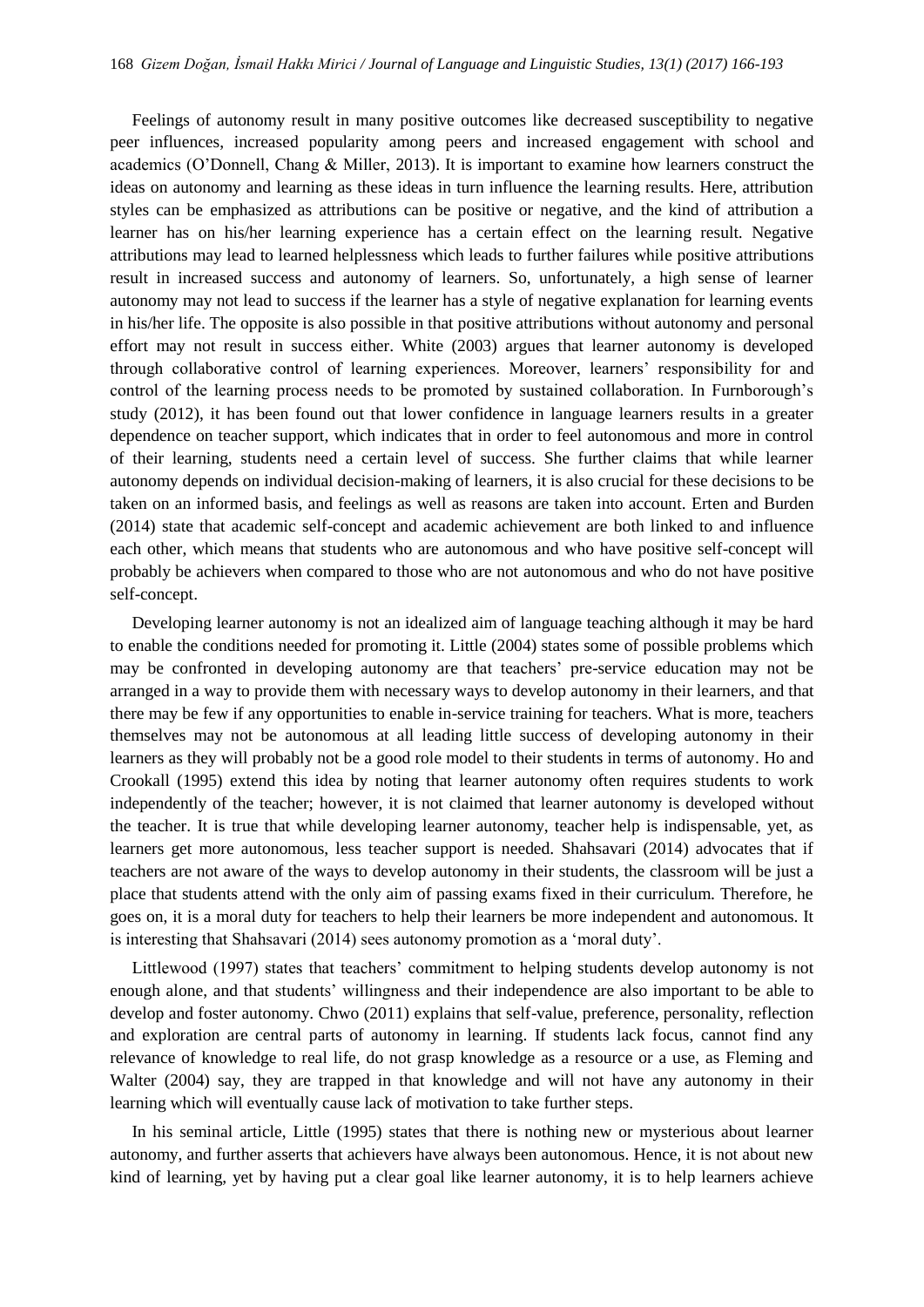(Little, 1995). He notes that the pedagogical dialogue between the teacher and students is the decisive factor in the promotion of learner autonomy while learning strategies and learners training also support the development of autonomy in learners.

## *1.2. Teacher's Role in Developing Autonomous Learning*

In order to promote autonomy, teachers need to put a good deal of effort in the job. When learner autonomy is mentioned, it is generally thought like it is all about 'the learner'; however, without a teacher facilitating the process, nothing is ever enough to promote learner autonomy. Therefore, in share of responsibility, it is essential for teachers to be active in the process as well. Teachers who are supportive of autonomy need to raise learners' sense of control over their learning processes and should not undermine the identity of learners, their capacities and possibly their motivation levels (Lamb, 2011). It is claimed by Cotterall (1995) that in order to promote learner autonomy, perceptions of learners related to learner autonomy should be investigated, and learning settings should be arranged subsequently. In a similar vein, teachers' perceptions are also essential as their thoughts will be reflected in their teaching process and students will be affected by them to a certain degree.

Pedagogies for autonomy necessitate teachers to question their roles in teaching context, what their assumptions originally are, and what probable constraints and dilemmas need to be faced both in pre and in-service teacher education (Vieira, 2009). Dam (1995) further states that a smooth move from teacher-centeredness to learner centeredness is required for fostering learner autonomy in the classroom. Teachers need to present a variety of choices to their students to choose from so that they can feel more in control of their own learning. As what students have in their mind may not be consistent with what the teacher has in mind, they need to compromise to make the most of learning context in the classroom, and most of the job is the teacher's as expected. As Mirici, Galleano and Torres (2013) indicate, in this process, teachers need to be sure of themselves in their teaching abilities, as self-doubts may be detrimental to their teaching abilities in promotion of learner autonomy.

A teacher in support of learner autonomy needs to be intellectually motivated and professionally committed to his/ her profession to help his/ her students inquire and reflect on what they have learnt. Teacher commitment is substantial as in order for learners to develop autonomy, teacher support and facilitation are crucial. However, in a classroom context in which teacher transmits knowledge, and dominates the classroom, it gets increasingly difficult. Since learner autonomy does not mean that teacher is out of the business, it even puts more demand on the teacher to provide learners with appropriate skills for learner autonomy. Autonomy is not a product to be reached once and for all, but rather, it is a dynamic process (Candy, 1991), so it needs time and patience to develop it in learners. That is why teachers are recommended not to be discouraged after a few tries. Furthermore, individuals may differ greatly in their learning habits, needs, levels of motivation, and interests, and as a result, they may develop varying degrees of autonomy naturally (Udosen, 2014).

As Little (1991) indicates, since learners have considerable experience of [institutionalized](http://tureng.com/search/institutionalized) learning, they may show strong resistance to the idea of autonomy; however, teachers need to be persistent and decisive, and would not be discouraged by some first trials in search of developing learner autonomy. According to Benson (2001), in order to develop learner autonomy, students need to be given opportunities to make decisions about their own learning in a collaborative and supportive learning environment. However, as Kristmanson, Lafargue and Culligan (2013) state, well-meaning efforts to develop learner autonomy may result in unanticipated and unintended results like in the study of Inozu (2011) in Turkey, in which it was reported that the teacher's efforts to promote learner autonomy in his learners were a kind of failure and disappointment for both parts. Likewise, students may get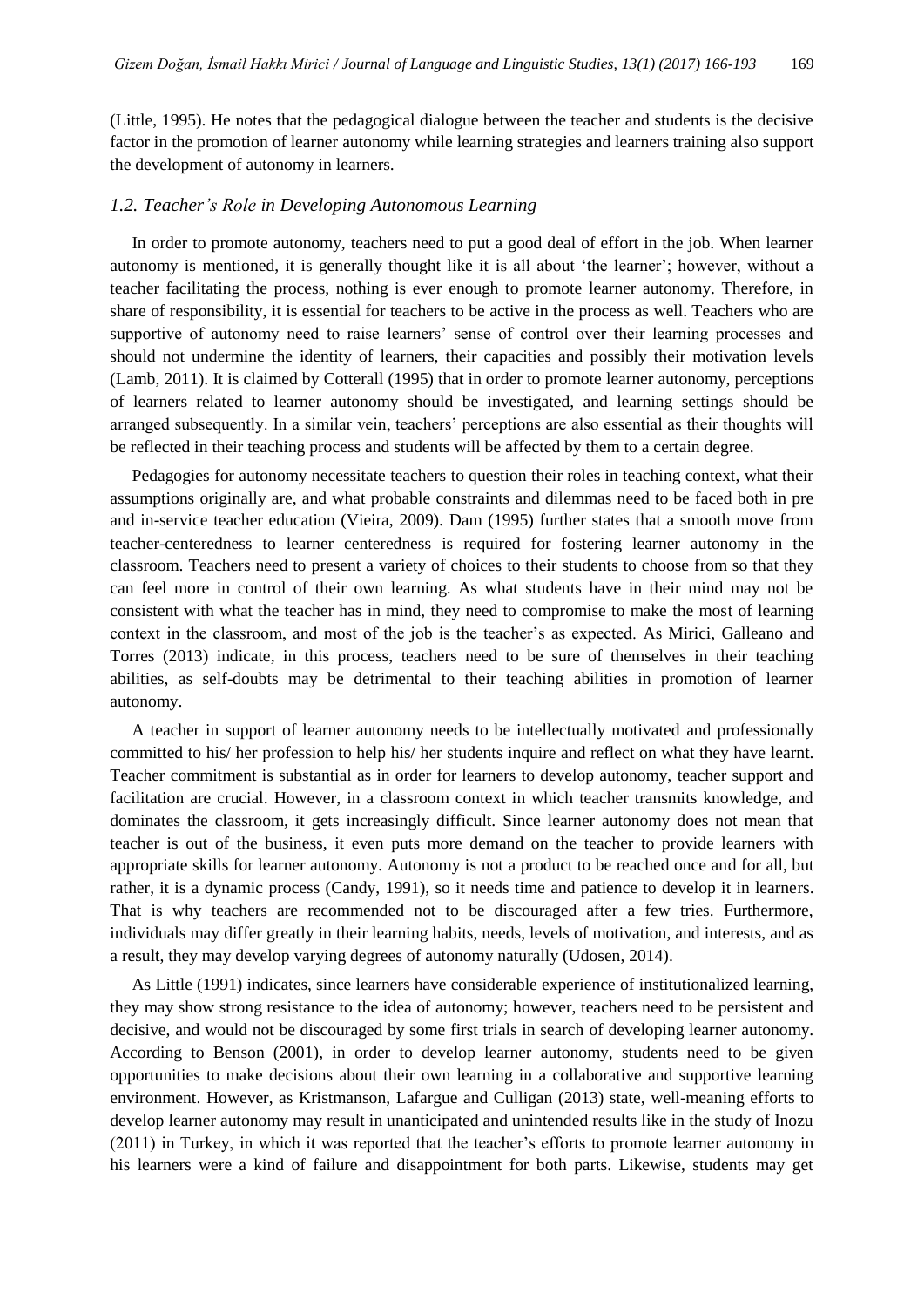nervous and stressed with an unfamiliar increase in their responsibility and independence level; however, teachers need to be ready for this kind of reaction as it is not an easy endeavour to change certain habits of learning and it will surely take time and effort to develop autonomy in learners. In order to provide this kind of help to learners, dedicated and targeted instructional time on the development of 'learning how to learn', metacognitive strategies such as evaluation and monitoring and coping skills for times when an unexpected situation comes up need to be taught (Kristmanson et al., 2013).

As highlighted in Kristmanson et al. (2013), the difference between planned curriculum and received curriculum should be paid attention to and teachers should not be just interested in delivering the planned curriculum but also check what is actually received by learners. This idea is proven in the study of Kristmanson et al. (2013), in which learners' general comments focus on how curriculum and instruction should be connected to their personal interests and real life situations. Teachers' rush to catch up with the planned curriculum may hinder the development of learner autonomy because of increased teacher domination with the concern to keep up with the curriculum. Teachers need to be relieved and not to be stressed by administrations of schools. They may further use authentic texts to create real-life situations and enable relatedness for students to connect their classroom learning with real life.

If teachers differentiate the learning context and add more enjoyable and different activities for the same subjects learned before, it can be more motivating and autonomy supportive for learners. Kohonen (2012) stresses the meaningful and experiential learning are the focal points for teachers who intend to build learner autonomy. Kristmanson et al. (2013) also state that to enable learners to value self-assessment and also to teach them how to self- assess themselves are necessary for autonomous development of learners. They further state that it is important to explore and learn digital means more, and it is especially important for being able to reach the digital native students of this age.

According to Spratt et al. (2002), teachers need to build their teaching activities on the ones that learners have already engaged in, rather than the ones that will require them to change their attitudes and behaviours; however, always having students to engage in learning activities in the same way they have been accustomed to will not widen their perceptions and will cause them to insist on their illhabits if they have any too. Moreover, this kind of attitude that will bring nothing new to the classroom may bore some students as they will probably perceive these activities the same and all over again. However, Spratt et al. (2002) are not totally wrong as when moving from teacher-centeredness to learner-centeredness, these kinds of familiar activities will help students have a supportive environment in which there is nothing new or threating to them. Another point is that, Nunan (1997) focuses on five steps to promote learner autonomy which are 'raising awareness' of learners, 'involving' them in selecting their goals, having them 'intervene' in to modify their goals according to the rising needs of their programme, enabling them to 'create' their own learning materials and lastly 'transcendence' which means enabling learners to go beyond their roles as learners and participate in the learning process as teachers and share their experiences with other learners.

Since learners' beliefs about themselves and their learning may be based on invalid assessments, to help them know their underlying beliefs can be of help to prepare them for learner autonomy. Since learner confidence goes hand in hand with academic achievement and is a characteristic of autonomous learners, teachers need to create a learning environment that considers affective sides of learning. Teachers further need to support and facilitate learners even when they encounter such experiences that will cause them to lose confidence and enthusiasm. Since learning a language is a long way, there will certainly be times learners need this kind of support. Moreover, learners' previous experiences may hinder their further achievement as they are reflected in the beliefs of learners, and inhibit their confidence leading them to draw back from taking initiatives and even to give up learning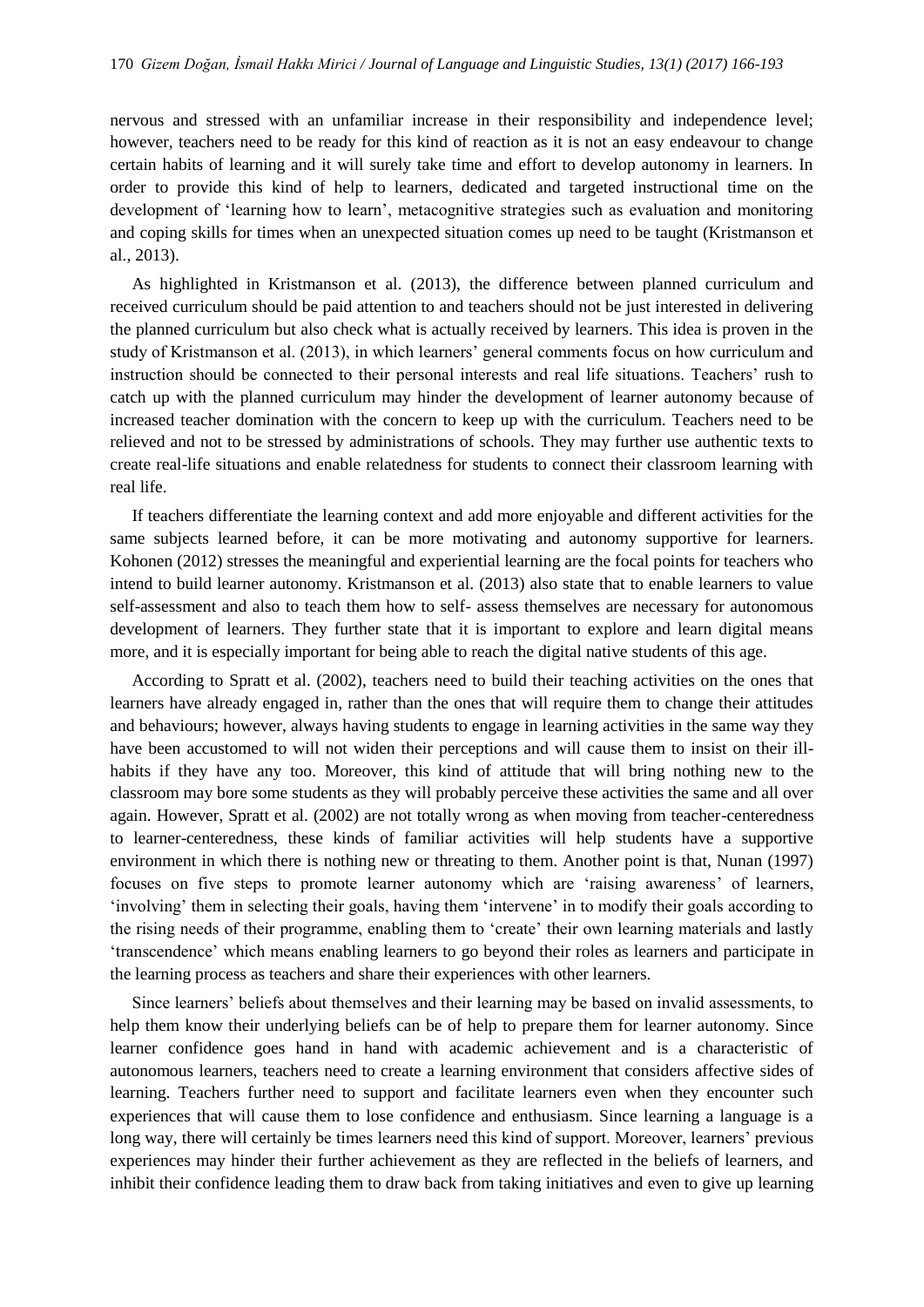the language altogether. Teachers, therefore, need to detect these myths that learners have for themselves and remedy them.

Benson (2010) indicates in his study that teachers complain about mandated English curriculum, the pressures put by examination system, the culture of schools, high workload and their students in their struggle to promote learner autonomy. However, as cited in Benson (2010), Breen (2007) recommends that teachers will either perceive themselves as teachers of language unconnected to wider social, cultural and political processes and further contribute to marginalization of their profession or they will accept responsibility of their role and confront the possibilities for betterment of the intercultural work they do. Hence, it is suggested to act against possible constraints however hindering they may be, and to work towards developing learner autonomy with a consideration of the process and cultural, psychological, sociological and pedagogical factors. Benson (2010) maintains that teachers are required to acquire a degree of freedom from these constraints which they may confront frequently in order to do their work effectively and in a more autonomous way because, he continues, more professional capacity is parallel to the idea of promoting learner autonomy.

Gipps (2002) notes that sharing learning goals and learning criteria with learners gives them experience in self-assessment and helps them be more self-regulated and autonomous learners (as cited in Willis, 2011). Willis (2011) states that AfL (assessment for learning) practices help learners form an autonomous identity for themselves and provide them a feeling of belonging to classroom community in which they practice. Since AfL means the evaluative practices conducted in everyday classroom settings to enable deeper insight of learning processes, it is suggested that it can be used to enhance learner autonomy by teachers (Willis, 2011). It includes formal checks for comprehension of learners and peer and self-assessments, and these kinds of assessment help learners reflect on what they have done and learned further promoting learner autonomy. Chan (2003: 49) concludes the process of support by teachers that teachers who want their students to be autonomous "have to learn 'let go'" after they have created an autonomy supportive environment for learners, and wait for the results constantly assessing the process.

## *1.3. Some Sample Studies on Perceptions and Practices of Learner Autonomy*

There are some qualitative, quantitative and mixed method studies conducted on the perceptions of both learners and teachers abroad and in Turkey. In one of them, Yıldırım (2012) conducted a qualitative study by interviewing four 20 to 22 year-old male Indian students who were studying civil or computer engineering at a university in the USA in 2006. Three main categories were identified which were the aspects of language learning that the teacher had more responsibility, the aspects of language learning that the student had more responsibility and the aspects of language learning that the teacher and students shared responsibility.

Results of Yıldırım's study (2012) revealed that students generally considered the teacher as the main figure in language classroom. They stated that the ideal teacher they had in their mind was everything in the class who knew everything, told what to do, where they were wrong and what they could do for that. These students further reported that correcting grammar mistakes, ensuring accuracy, planning the course, setting the objective of the course, deciding on the course content, activities and evaluating the course were the issues teachers had more responsibility on than students themselves. On the other hand, they further acknowledged that deciding on what to learn outside the classroom and evaluating what had been learned were the areas that they were more responsible than the teacher. Lastly, the areas of language learning that both teacher and students shared responsibility were stated by students as increasing students' interests to language learning and making sure students improved in language learning process. In terms of what teachers could do to raise interest in their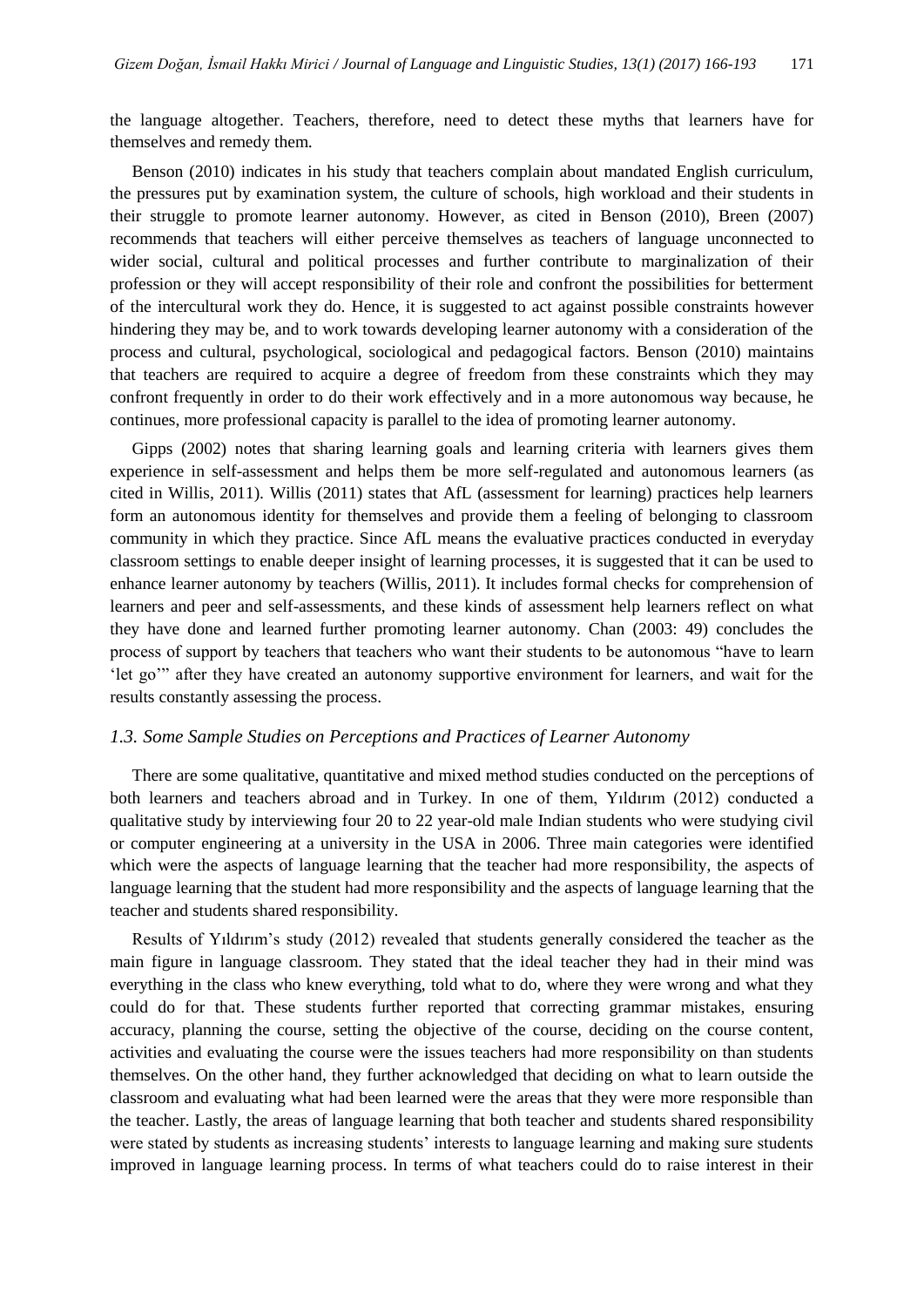students, they answered that the teacher should provide them with interesting, enjoyable and meaningful ways of language learning.

Shahsavari (2014) conducted a study with the same instrument adopted from Borg and Al-Busaidi (2012) as in this study. The results found indicated that teachers were of the opinion that learners did not take responsibility for their learning and did not act autonomously because of the fact that they thought their teachers were the main figure in classrooms and the main role in learning was theirs. If teachers tried to hand over some of the responsibilities in the classroom, she went on, learners thought that those teachers were not active, well experienced teachers and that is why they were trying to give their responsibilities to learners. Here, it can be seen that, classroom culture and dynamics in the society play a crucial role in perceptions of both teachers and learners. The last point in the same study was that, some teachers stated that they were not allowed to be creative in their teaching, and that is why, in order not to have any problems with the administration, they followed the rules. As stated before in this study, if teacher autonomy is not provided, there is little room for learner autonomy to be developed, and Shahsavari's study (2014) also proves this observation.

In her study Camilleri (1999) investigated 328 teachers' views on learner autonomy and carried out the study with teachers from Malta, The Netherlands, Belorussia, Poland, Estonia and Slovenia. The questionnaire she applied consisted of 13 items and teachers' view on in what areas and to what extent learners should be involved in decisions was asked. Her study revealed that teachers were willing to change and to develop practice for learner autonomy; they supported involving learners in material selection, areas of classroom management, learning strategies and styles; however, they were reluctant to involve learners in defining aims and in methodological decisions; they found it hard to encourage and to develop learner autonomy and to provide more learner choice because of constraints they were confronted from higher authorities.

Another study is Chan's (2003) in which she searched teachers' perspectives on learner autonomy in Hong Kong Polytechnic University. Results of her study indicate that teachers felt that main responsibility for methodological decisions was theirs, they were quite positive about learner autonomy as a teaching goal and students' right to make decisions for their own learning. On the other hand, however, they stated that they were restricted by curriculum constraints and time management problems to catch up with the curriculum and that is why, they did not provide learners with opportunities to develop decision-making skills and to develop autonomously. Another interesting point in Chan's study (2003) is that, teachers who perceived their students as less capable felt more responsibility and gave less autonomy support increasing their controlling behaviours.

And lastly, Al Asmari (2013) conducted a study at Taif University English Language Center to find out teachers' practices and prospects of learner autonomy in their classrooms. The sample group in the study consisted of 60 teachers teaching English to students at university level. It is indicated in this study that it is important to provide students with learner training and to make it an integral part of teaching to develop learner autonomy.

# **2. Method**

In the study, mixed methods design was adopted in order to better understand what teachers' perception and practices on learner autonomy were and how they could be investigated more. The rationale for such a research design was to provide a deeper comprehension for and to strengthen the quantitative data with the qualitative ones. Kagan (1992) indicates that, in questionnaire responses, teachers' unconscious beliefs may not be expressed and their responses to short answer questionnaires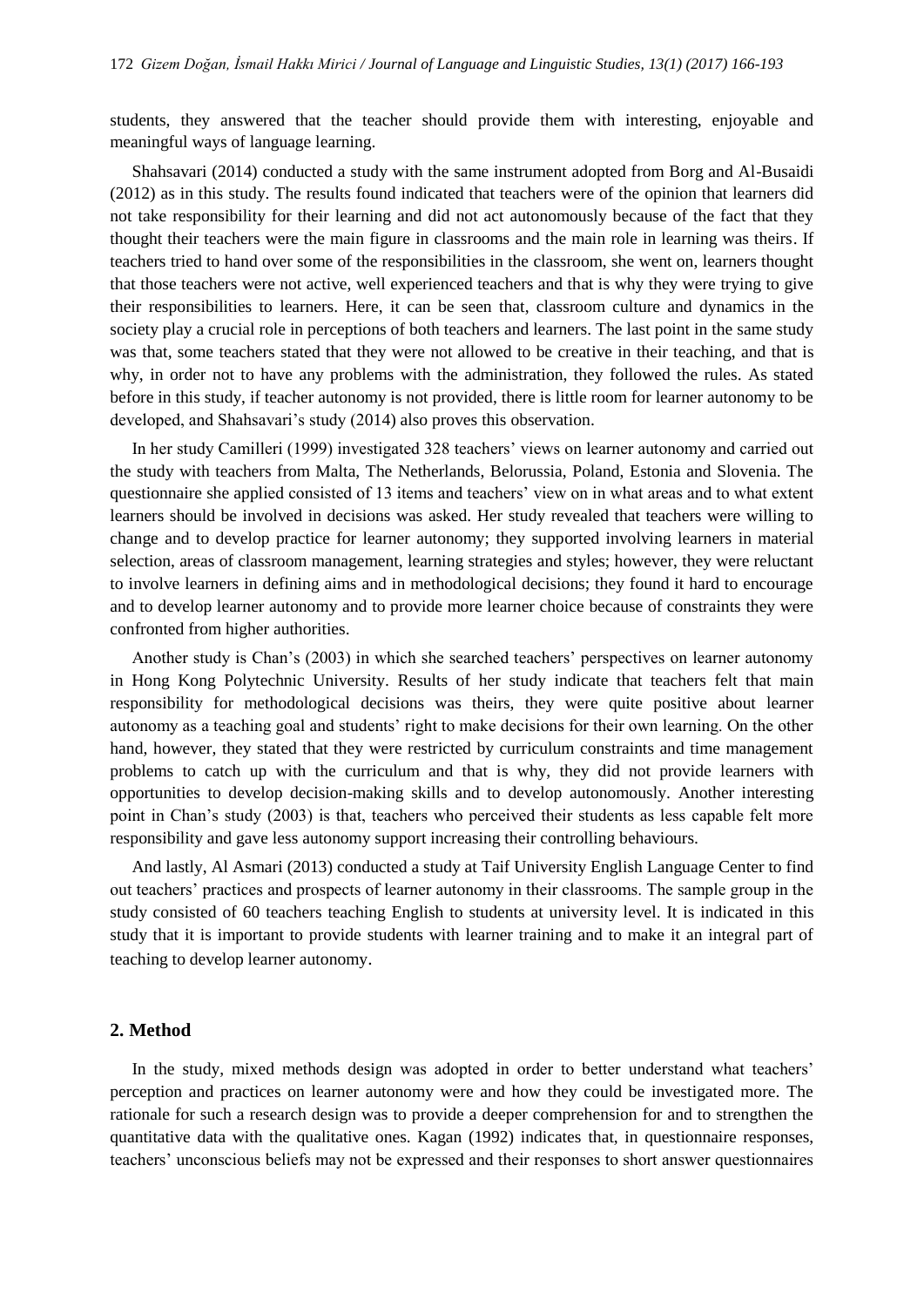may be influenced by social desirability factor. To eliminate such risks, and to have a deeper understanding on teachers' beliefs, both qualitative and quantitative data were collected.

## *2.1. Research Questions*

In this study, the following research questions were investigated:

1. What are the perceptions of EFL Instructors on learner autonomy at different state universities based in different geographical regions of Turkey?

2. To what extent, according to the EFL Instructors, does learner autonomy contribute to L2 learning?

- 3. How desirable and feasible do EFL Instructors feel it is to promote learner autonomy?
- 4. To what extent do EFL Instructors feel their learners are autonomous?
- 5. To what extent do EFL Instructors say they actually promote learner autonomy?

## *2.2. Instruments*

English Language Teachers' Beliefs about Learner Autonomy Questionnaire implemented from Borg & Al Busaidi (2012) had five major sections (see Appendix 1). Section 1 consisted of 37 Likertscale items addressing 10 constructs which were technical perspectives on learner autonomy, psychological perspectives on learner autonomy, social perspectives on learner autonomy, political perspectives on learner autonomy, the role of the teacher in learner autonomy, the relevance of learner autonomy to diverse cultural contexts, age and learner autonomy, proficiency and learner autonomy, the implications of learner autonomy for teaching methodology and the relationship of learner autonomy to effective language learning (Borg & Al Busaidi, 2012). In the  $2<sup>nd</sup>$  section of the questionnaire, teachers' views on the desirability and feasibility of student involvement in decisionmaking and learning to learn skills in students were focused on. Section 3 was based on teachers' beliefs about how autonomous they perceived their learners were and to what extent they thought they promoted learner autonomy in their teaching. In the  $4<sup>th</sup>$  Section of the questionnaire, demographic information of teachers was gathered. In section 5, teachers were asked if they would volunteer to take part in the second phase of the study. Finally, 17 interviews were conducted with the teachers who volunteered to participate.

Out of 96 EFL Instructors, 20 of them volunteered to do an interview. However, 1 of them did not include his/her contact information, and could not be reached while the other 2 instructors did not respond to 3 notification emails sent by the researcher to do an interview. Finally, there left 17 EFL Instructors who volunteered to do an interview, and they were personally contacted. Qualitative thematic analysis (Newby, 2010) was used to categorize the information gathered from interviews. In this process, the data were read carefully, crucial factors and issues were identified, and lastly, the information found was classified into broader categories. In answering the research questions of the study, interviews enabled the confirmation and clarification of the preliminary findings. As a result, interviews provided insight on what teachers' perception and practices actually were on learner autonomy, and they enabled the researcher to verify the findings in the quantitative analysis.

#### *2.3. Data Analysis*

A mixed methods approach was adopted in this study. Therefore, both quantitative data, from the questionnaires, and qualitative data from the interviews were gathered in the data collection procedure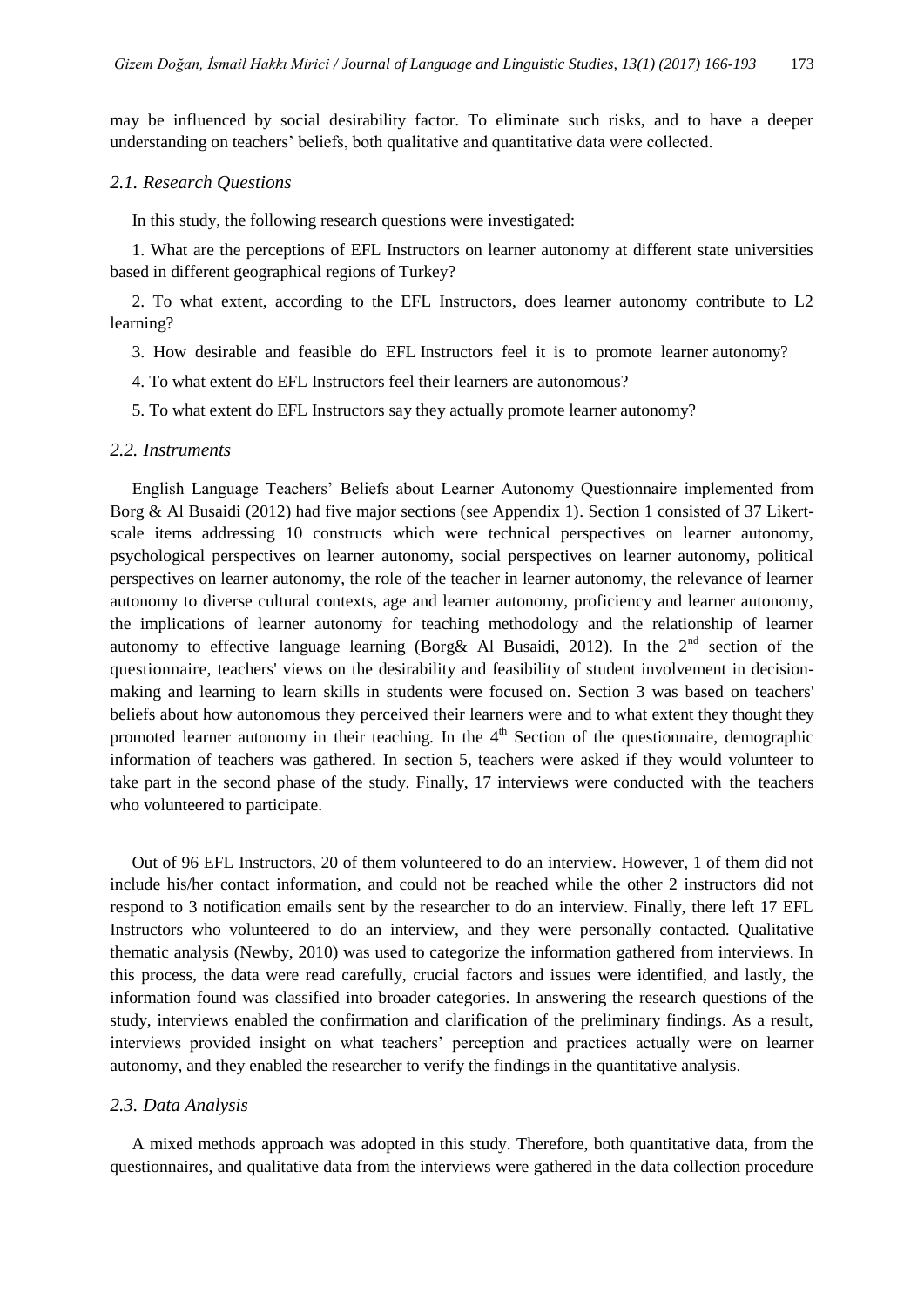of the study. The closed questionnaire data were analyzed statistically by using the Statistical Packages for Social Science (SPSS 15.0). Descriptive statistical procedures were used to examine the data and to draw conclusions.

The open-ended questionnaire responses and the data gathered from interviews were categorized with qualitative thematic analysis (Newby, 2010). In this process the data were read carefully, some key issues were identified, and these key issues were organized in a set of broader categories. In conducting interviews, the questions in the questionnaire enabled an initial structure under which some specific answers could be then categorized. In order for intercoder reliability to be provided, together with the supervisor, an independent coder evaluated the interview data with the researcher and the coding of content with the same coding scheme was agreed on by the researchers and the same conclusion was reached for the study (Tinsley and Weiss, 2000).

Since mixed methods approach was adopted in this study, a comparison of the questionnaire and the interview data were also done to illustrate quantitative findings with qualitative findings. This led to further insight to understand why EFL Instructors responded the questionnaire in the way they did, and what their underlying thoughts were.

# **3. Findings**

# *3.1. Findings on the Perceptions of EFL Instructors on Learner Autonomy*

In the 1st section of the questionnaire, 37 Likert-scale items addressing 10 constructs were employed to find out teachers' overall perceptions of learner autonomy regarding technical, psychological, social, political perspectives on learner autonomy, the role of the teacher in promoting learner autonomy, the cultural universality of learner autonomy, age and learner autonomy, proficiency and learner autonomy, learner-centeredness and learner autonomy and the benefits of learner autonomy to language learning.

When the addressed constructs in the questionnaire were analyzed, it was found out that the majority of the instructors believed autonomy could be developed outside the classroom by independent study in a library and by independent work in a self-access centre. Learner autonomy, they believed, could be developed through learning outside the classroom and with out-of-class tasks. Instructors were in support of self-access centres and libraries for independent studies of students.

Instructors indicated in the study that confident and motivated language learners could develop autonomy more easily than learners who were not confident and motivated that much. Moreover, while some of the instructors believed that, to become autonomous, learners needed to monitor and to evaluate their own learning and they needed to learn how to learn, some others stated that they were unsure with these statements which indicated that instructors were not sure for students' monitoring and evaluating their learning as they were sure for the effects of confidence and motivation on learner autonomy.

According to some instructors, giving regular opportunities to students such as small tasks with which they could find the chance to study by themselves enhanced learner autonomy, and they stated that they regularly used small tasks in their teaching practices for this purpose:

*"Throughout the term, I give small tasks to students that they can do by themselves." "We can give them tasks that may lead them to do some research."*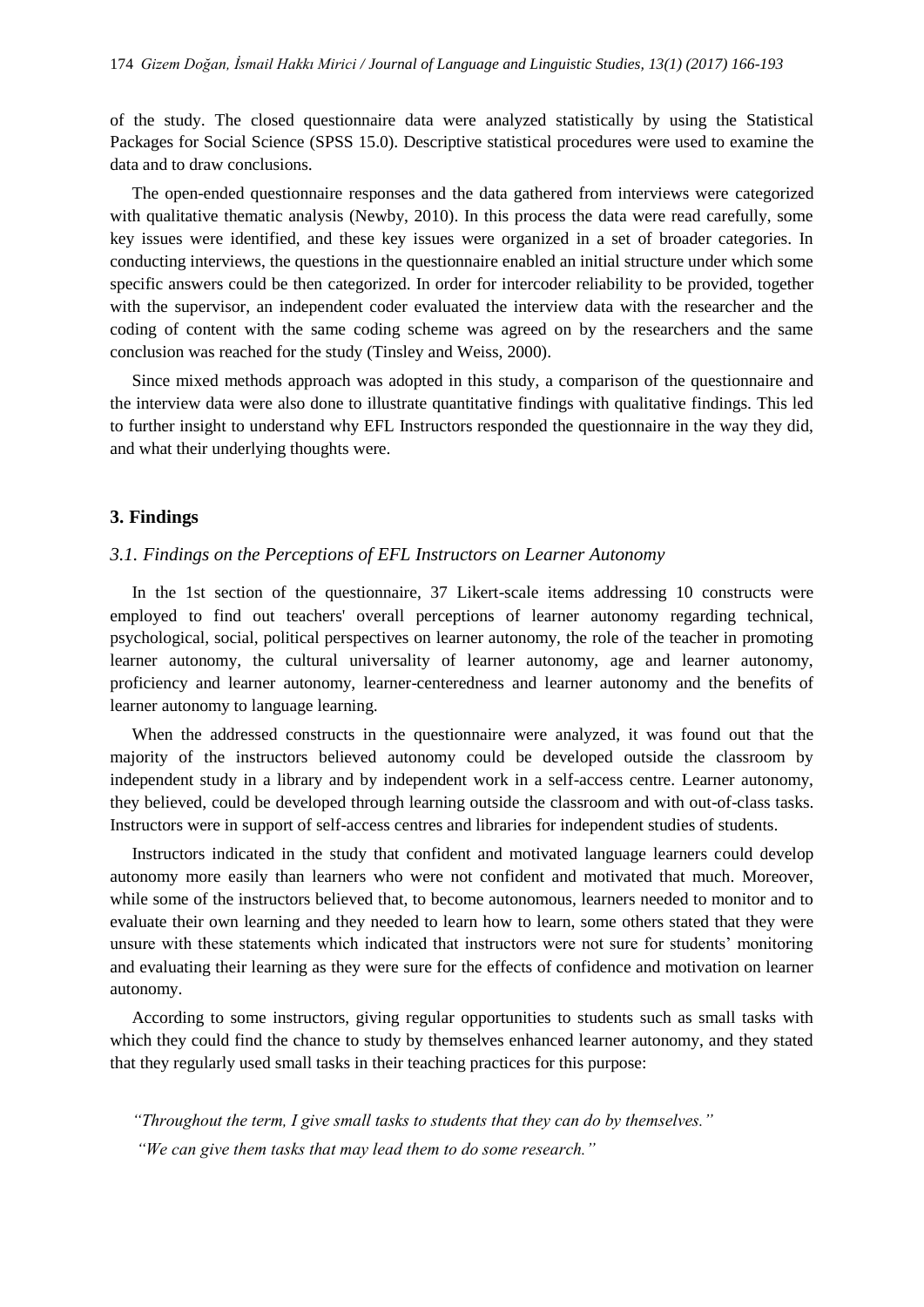Instructors had differing views on the centrality of learning to work alone to the development of learner autonomy. While there were instructors who stated their suspicion, results also indicated that a great majority of the instructors shared the idea of collaborative work in pairs or groups helped them in the development of learner autonomy. Therefore, it can be concluded from the findings that, according to the instructors, learning to work alone was as important as learning from each other for the development of learner autonomy. This finding is also in line with the literature, as autonomy is thought to be best developed in a collaborative environment but not on one's own.

It can be concluded from teachers' perception on political perspectives on learner autonomy that although instructors thought and agreed that involving learners in decisions and providing them with choices in learning settings were crucial; they were either not sure or in disagreement with the idea that learners should be involved in decisions for material development and assessment. From the interviews done with the instructors, it was indicated that some instructors thought their students were not capable of making decisions on their learning, and thus must be helped. For example, one of the instructors stated that "My students are not autonomous. They just attend classes to pass them. They are not intrinsically motivated and they do not care about it either, so I do not think that they are that capable of making decisions for their learning either." Either it is the result of teachers' perception of their students' capability, or students' capability is the result of teachers' perception is a controversial issue; however, in order for students to feel themselves capable of making choices regarding their learning, teachers need to trust in their students' abilities and skills, and need to reflect this in their teaching practices too.

In another interview, one of the interviewees said: "Although everybody claims that they want to have learner-centred classes, and they want to put the learner at the centre, I do not know if it is related to culture or what, but they do not want to draw themselves back." If teachers do not stand back, and let students be free to decide on their learning and to make choices regarding it, it may not be possible to involve students in decisions and to provide them with chances for how their learning will be assessed and what kind of learning materials can be chosen. Moreover, without giving them such opportunity, teachers may not know how capable and able their students are in their choices for their learning. Thus, students must be given opportunities, and supported in the process. In conclusion, the instructors thought that it was necessary to provide learners with opportunities in decision-making processes and these chances for choice could help them develop learner autonomy. However, although they thought that considering their choices in some of the activities was preferable, they did not prefer involving them much in the assessment and in the choice of learning materials.

According to the instructors in the study, in the development of autonomy, the main responsibility was teachers' and it was their responsibility to create a learning setting which helped learners be autonomous by firstly making them aware of the notion of autonomy, and then training them explicitly to be autonomous:

*"The responsibility is ours in developing learner autonomy. A classroom setting which nurtures autonomy should be created."*

*"I think, at least 50% of students have never looked at the issue of autonomy in our classrooms. That's why teachers need to train them explicitly on learner autonomy."*

The results revealed that although there were some disagreements, the majority of instructors believed that in the development of autonomy, teachers had responsibility, and learner autonomy could not be promoted without the help of teachers. In the literature, it is also indicated that although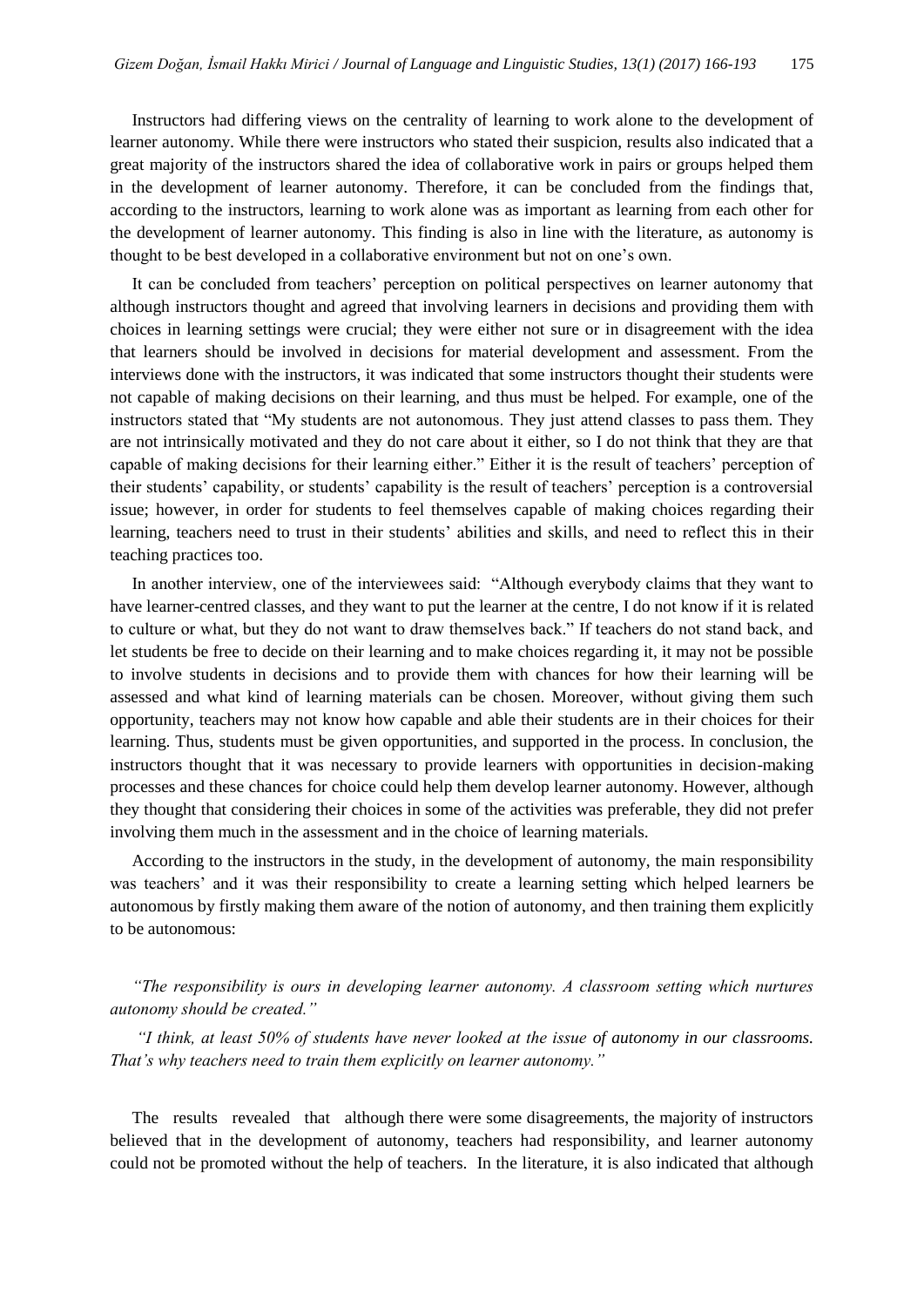learners certainly need some independence, the idea that total independence of the teacher can lead to autonomy is not supported.

Most of the instructors believed that autonomy could be developed with any learner, and autonomy was not a concept which was suited to Western culture, they were nevertheless in the belief that the culture in Turkey was a hindrance for the development of learner autonomy. They also stated in the interviews as shown below that in learning and teaching, culture was an effective factor, and together with the culture, educational system, students' prior experiences, even the quality of lives of students were all influential in the development of learner autonomy. Instructors generally hold the belief that Turkish culture was not suitable for the promotion of learner autonomy and one of them even stated that Turkish students "are not simply coded for it" which showed how strong beliefs some instructors held for learner autonomy in relation to culture:

*"When developing autonomy, we learn and teach depending on recitations. Cultural factors are also effective in this."*

*"Life quality, income level, culture, all are related in achievement of language learning."* 

*"If I talk generally for all learners I teach to, unfortunately they are not autonomous because we have some deficiencies in our educational system. Culture is another reason. The education that family provides, their prior experiences… All are effective in this."*

While most of the instructors indicated in the study that there was no age limit for promoting learner autonomy, some of them also believed that it got more difficult to foster autonomy with age in reference to habits. According to one of the instructors, age, motivation and autonomy were bounded to each other, and she believed that motivation was lessened by age which further triggered the lessening of autonomy as a result. This was an interesting point as autonomy was viewed to be decreased with the increase of age and decrease of motivation respectively:

*"I believe that as students get older, their motivation for learning is lessened, but younger learners are not like that, so it is easier to promote learner autonomy with them."*

In another interview, one of the instructors stated that: "We need to provide learner autonomy in all educational steps. Learners need to normalize the idea of autonomy. After a certain age, it gets harder to develop autonomy, because habits resist change." Although this instructor believed the importance of the promotion of learner autonomy in all ages, he indicated that when it came to learner autonomy, the sooner was the better for students to normalize the idea of autonomy. He focused on habits further expressing that they were hard to change after some time, so in order not to handle with resisting habits in the development of autonomy, students needed to be provided autonomy support from early ages on.

While some instructors stated that they were unsure if proficiency level and autonomy development were connected, some instructors also thought that proficiency level was a strong indicator of learner autonomy. One of the interviewees stated that "Proficiency level of learners is important, as it decreases, autonomy decreases too." From this statement, it can be concluded that although as the results indicated, most of the instructors stated that they were not sure about the relationship between proficiency and learner autonomy; in the interviews conducted, some of them stated that they saw a certain connection between proficient learners and their autonomy levels.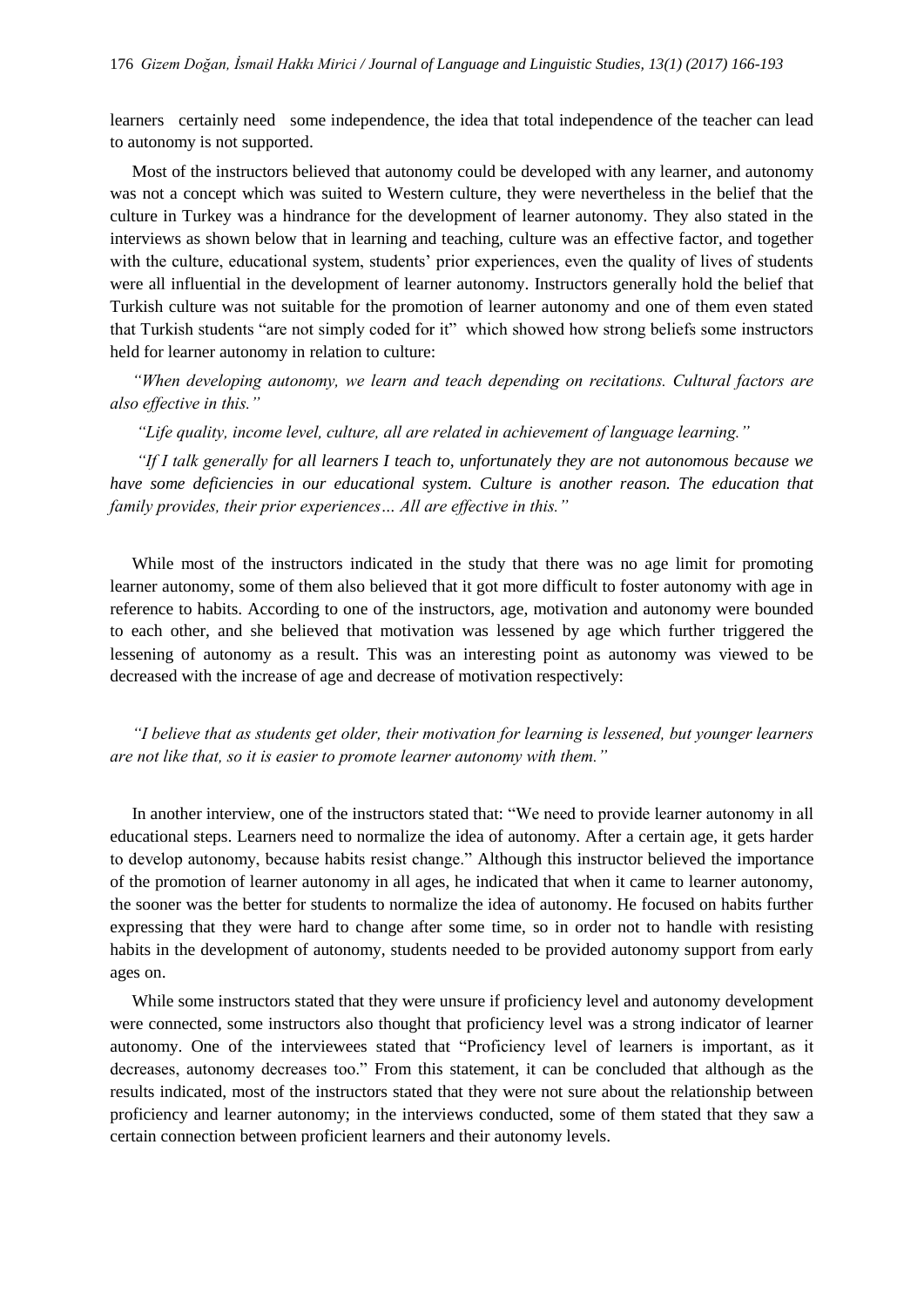Instructors generally shared the idea that the ideal classrooms for the development of autonomy were the learner-centred ones. However there were also some instructors who disagreed which indicated that some of the instructors did not agree that learner autonomy could not be promoted in a teacher-centred classroom. On the contrary, participants agreed that in learner-centred classrooms, ideal conditions were created for learner autonomy. From these results, it can be concluded that while teachers believed learner-centeredness was central to learner autonomy, they were not of the idea that learner autonomy could be improved without teacher-centred classrooms contradicting in their beliefs.

As for the contribution of learner autonomy to language learning, instructors stated that they believed learner autonomy positively contributed to language learning:

### *"I believe that there is a direct relationship between learner autonomy and language learning."*

*If a learner is learning language, learner autonomy is directly related to its success. We cannot say that non-autonomous learners cannot learn a language but I am sure that the effectiveness of it will decrease."*

While one instructor further stated that "being an autonomous learner is easiness for language learning." some interviewees also stated that although learner autonomy meant learning language more effectively, the role of the teachers should not be underestimated either: "There is certainly a relationship between language learning and learner autonomy, but the role of the teacher cannot be undermined." In conclusion, it can be inferred from the responses that most of the instructors were of the same opinion that learner autonomy contributed greatly to effective language learning. Thus, it can be concluded from the statement of instructors that by developing learner autonomy, it is highly possible to have achievers in language learning as a result.

## *3.2. Findings on the Extent to which Learner Autonomy Contributes to L2 Learning*

The responses to the questionnaire revealed that 90.6% of the participants agreed that learner autonomy had a positive effect on success as a language learner, while 81.3% agreed that learner autonomy allowed language learners to learn more effectively than they otherwise would have. It can be concluded from these results of the questionnaire that instructors held strong positive views about the contribution of learner autonomy to language learning.

In order to acquire more specific ideas, the interviewed instructors were asked to elaborate on the positive views they held for autonomous learners in language learning. Emerging themes in the responses of the instructors are listed below with supporting quotes for each:

• Autonomous learners are more efficient learners:

*"Autonomous learners learn more effectively because they are independent."*

*"When we ask how a good language learner should be, learner autonomy is certainly one of the elements."*

• Autonomous learners are more self-aware:

*"They try to learn with an awareness of themselves as a learner. They observe their own improvement."* 

*"Autonomous learners are conscious; they know what they are capable of and what they are not."* 

*"Autonomous learners know what their negative and positive features are in their learning of a language. So, they can find solutions for their weaknesses and improve better."*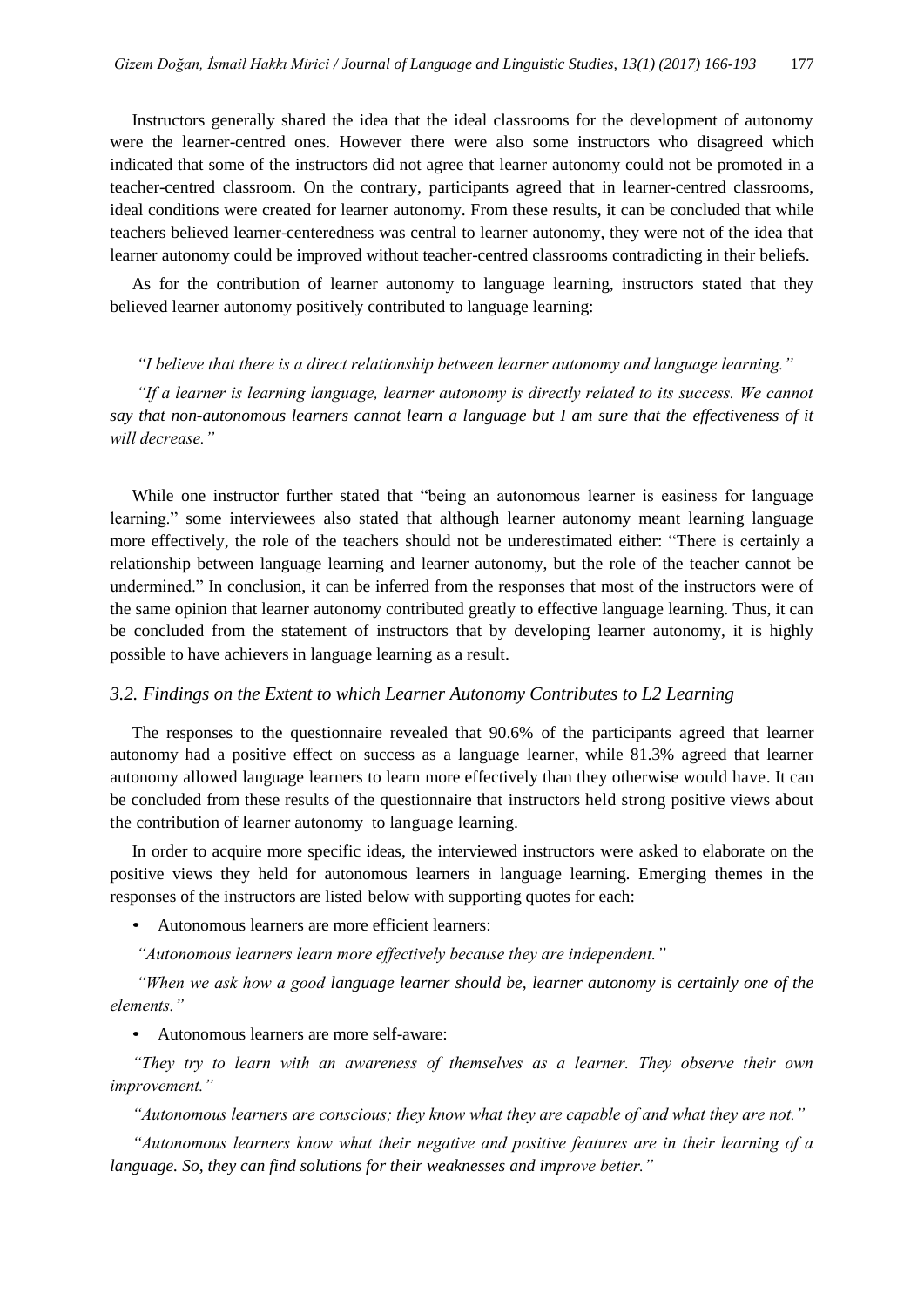• Autonomous learners are more motivated:

*"Autonomous learners are responsible, motivated, self-regulated. The more autonomous a learner is, the more motivated she is, and this affects learners' language learning abilities."*

• Autonomous learners are more self-confident:

*"Autonomous learners are self-confident. They do not expect everything from the teacher, they are liable to group activities, and they are more responsible learners."*

*"They are more self-confident. We can say that they can make decisions on their own about their learning."*

• Autonomous learners are life-long learners and critical thinkers:

*"It means life-long learning. An autonomous learner keeps that window open in her mind. They learn by doing."*

*"Learners should not believe what teacher says is always true. They need to be critical thinkers. It is ok that we do not teach them something wrong, but they need to think critically all the time. I think that autonomous learners are critical thinkers"* 

• Autonomous learners are good researchers:

*"They are good researchers, they like studying by themselves, and that's why, they learn more effectively and permanently."* 

*"Autonomous learners look for conferences, symposiums, trainings; they do research on an issue they are interested in, they check their learning, and they are open to criticism."* 

*3.3. Findings on the Desirability and Feasibility of Learner Autonomy Promotion* 

| <b>Items</b><br>Learners are involved in        |                  | Undesirable   |                  | Slightly<br><b>Desirable</b> |                  | Quite<br><b>Desirable</b> | <b>Very</b><br><b>Desirable</b> |               | $\boldsymbol{X}$ | <b>SD</b> |
|-------------------------------------------------|------------------|---------------|------------------|------------------------------|------------------|---------------------------|---------------------------------|---------------|------------------|-----------|
| decisions about:                                | $\boldsymbol{f}$ | $\frac{6}{6}$ | $\boldsymbol{f}$ | $\frac{0}{0}$                | $\boldsymbol{f}$ | $\frac{6}{9}$             | $\boldsymbol{F}$                | $\frac{0}{0}$ |                  |           |
| 1. The objectives of a course                   | $\mathfrak{F}$   | 5.2           | 23               | 24.0                         | 47               | 49.0                      | 21                              | 21.9          | 2.88             | 0.81      |
| 2. The materials used                           | 4                | 4.2           | 15               | 15.6                         | 47               | 49.0                      | 30                              | 31.3          | 3.07             | 0.80      |
| 3. The kinds of tasks and<br>activities they do | $\mathfrak{D}$   | 2.1           | 12               | 12.5                         | 46               | 47.9                      | 36                              | 37.5          | 3.21             | 0.74      |
| 4. The topics discussed                         | 1                | 1.0           | 16               | 16.7                         | 41               | 42.7                      | 38                              | 39.6          | 3.21             | 0.75      |
| 5. How learning is assessed                     | 9                | 9.4           | 35               | 36.5                         | 34               | 35.4                      | 18                              | 18.8          | 2.64             | 0.90      |
| 6. The teaching methods used                    | 6                | 6.3           | 24               | 25.0                         | 44               | 45.8                      | 22                              | 22.9          | 2.85             | 0.85      |
| 7. Classroom management                         | 14               | 14.6          | 25               | 26.0                         | 35               | 36.5                      | 22                              | 22.9          | 2.68             | 0.99      |

**Table 1.:** Desirability of Student Involvement in Decision-making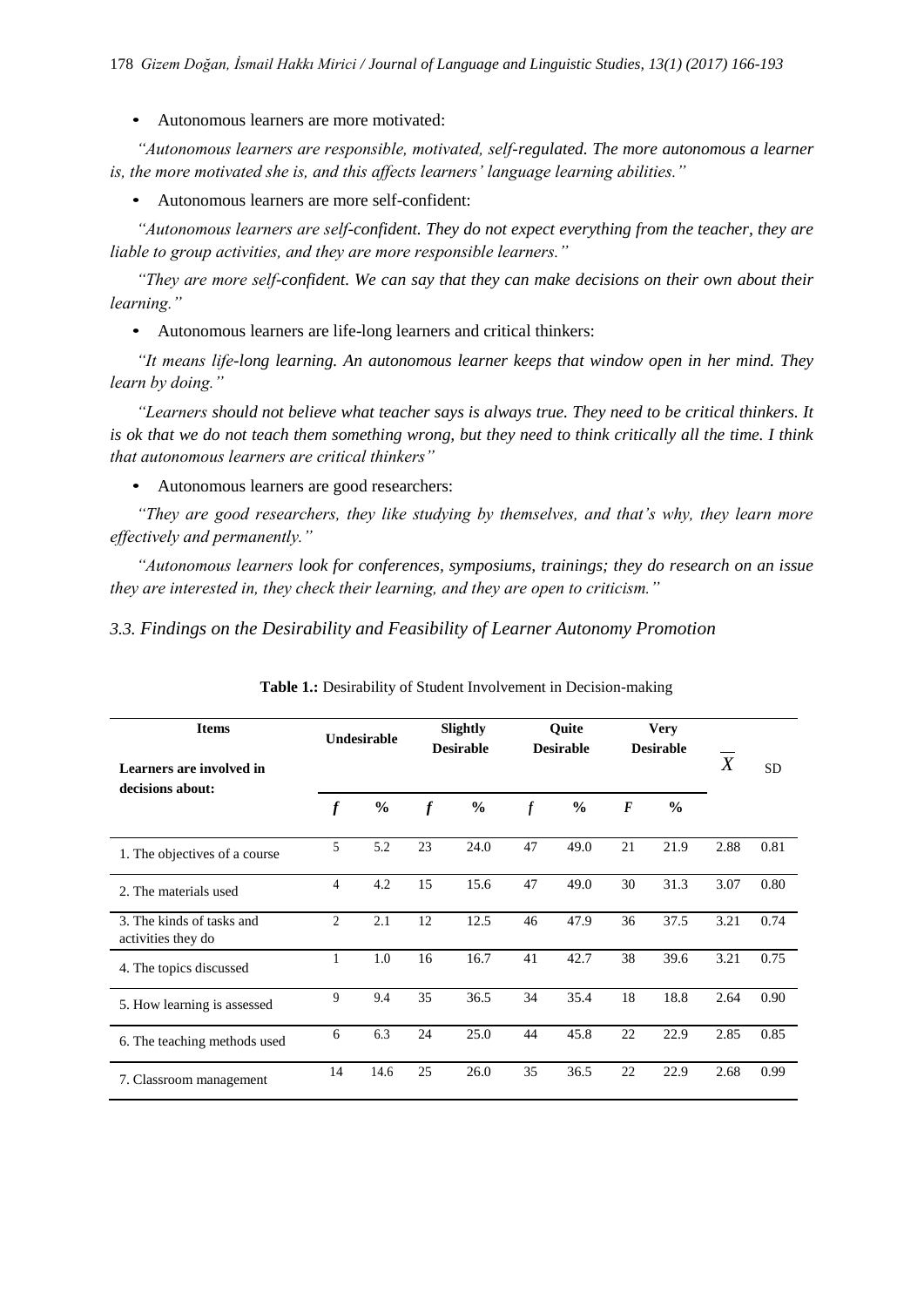| <b>Items</b><br>Learners are involved in decisions | <b>Unfeasible</b> |               |                  | Slightly<br><b>Feasible</b> |                  | Ouite<br><b>Feasible</b> | <b>Very</b><br>Feasible |               | $\boldsymbol{X}$ | <b>SD</b> |
|----------------------------------------------------|-------------------|---------------|------------------|-----------------------------|------------------|--------------------------|-------------------------|---------------|------------------|-----------|
| about:                                             | $\boldsymbol{f}$  | $\frac{0}{0}$ | $\boldsymbol{f}$ | $\frac{0}{0}$               | $\boldsymbol{f}$ | $\frac{0}{0}$            | $\bm{F}$                | $\frac{6}{6}$ |                  |           |
| 1. The objectives of a course                      | 27                | 28.1          | 31               | 32.3                        | 30               | 31.3                     | 8                       | 8.3           | 2.20             | 0.95      |
| 2. The materials used                              | 17                | 17.7          | 37               | 38.5                        | 32               | 33.3                     | 10                      | 10.4          | 2.36             | 0.90      |
| 3. The kinds of tasks and activities<br>they do    | 6                 | 6.3           | 32               | 33.3                        | 39               | 40.6                     | 19                      | 19.8          | 2.74             | 0.85      |
| 4. The topics discussed                            | 6                 | 6.3           | 24               | 25.0                        | 46               | 47.9                     | 20                      | 20.8          | 2.83             | 0.83      |
| 5. How learning is assessed                        | 36                | 37.5          | 31               | 32.3                        | 21               | 21.9                     | 8                       | 8.3           | 2.01             | 0.97      |
| 6. The teaching methods used                       | 24                | 25.0          | 31               | 32.3                        | 31               | 32.3                     | 10                      | 10.4          | 2.28             | 0.96      |
| 7. Classroom management                            | 27                | 28.1          | 29               | 30.2                        | 27               | 28.1                     | 13                      | 13.5          | 2.27             | 1.02      |

#### **Table 2.:** Feasibility of Student Involvement in Decision-making

By means of the second section of the questionnaire, the instructors' responses to the question how desirable and feasible they felt it was to promote learner autonomy were explored. This section comprised two issues the first of which was teachers' views on the desirability of involving learners in decision-making while the second of which was teachers' views on the feasibility of involving learners in decision-making. The responses of the instructors were illustrated in tables 1 and 2.

It can be concluded from the responses that instructors were generally more positive about the desirability of student involvement than they were about its feasibility. However, decisions on 'how learning is assessed' were not found to be desirable by instructors. Student involvement in decision making was seen to be most feasible in topics discussed and the kind of tasks and activities students did, and it was seen least feasible in relation to how learning is assessed, the objectives of the course and the classroom management. On the other hand, student involvement in decision making was seen to be most desirable in relation to materials used, topics discussed and activities, and it was seen the least desirable in relation to objectives, the assessment of the course, and classroom management.

|  |  | Table 3.: Desirability of Learning to Learn Skills in Students |  |  |  |  |  |  |
|--|--|----------------------------------------------------------------|--|--|--|--|--|--|
|--|--|----------------------------------------------------------------|--|--|--|--|--|--|

| <b>Items</b><br>Learners have the ability to: |          | <b>Undesirable</b> | <b>Slightly</b><br><b>Desirable</b> |               |                  | Ouite<br><b>Desirable</b><br><b>Very Desirable</b> |                  | X    | <b>SD</b> |      |
|-----------------------------------------------|----------|--------------------|-------------------------------------|---------------|------------------|----------------------------------------------------|------------------|------|-----------|------|
|                                               |          | $\frac{0}{0}$      | $\bm{F}$                            | $\frac{0}{0}$ | $\boldsymbol{f}$ | $\frac{0}{0}$                                      | $\boldsymbol{f}$ | $\%$ |           |      |
| 1. Identify their own needs                   | $\theta$ | $\theta$           | 14                                  | 14.6          | 33               | 34.4                                               | 49               | 51.0 | 3.36      | 0.73 |
| 2. Identify their own strengths               | $\theta$ | $\theta$           | 11                                  | 11.5          | 31               | 32.3                                               | 54               | 56.3 | 3.45      | 0.69 |
| 3. Identify their own weaknesses              | 2        | 2.1                | 10                                  | 10.4          | 28               | 29.2                                               | 56               | 58.3 | 3.44      | 0.77 |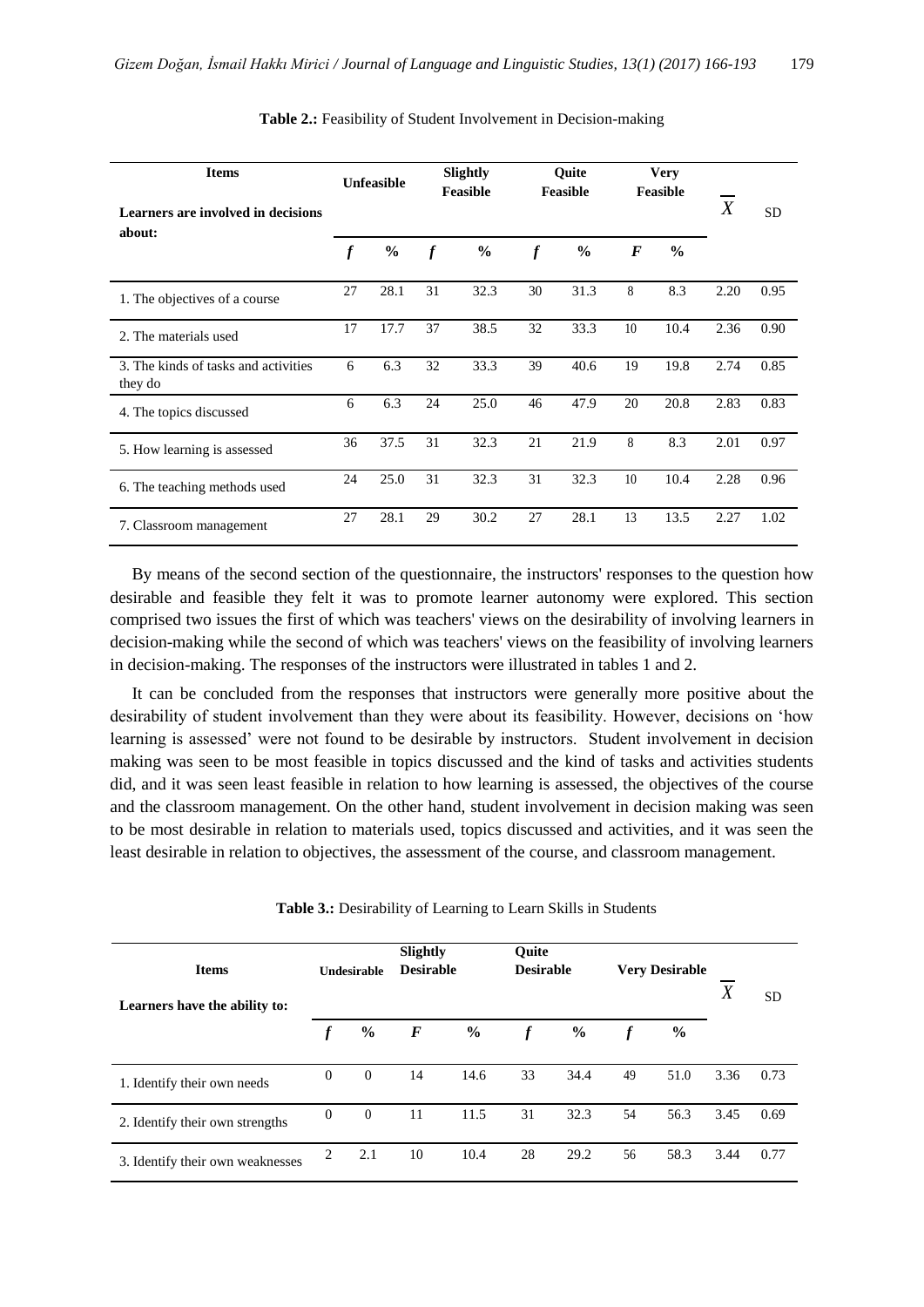| 4. Monitor their progress      |          | 1.0      | 9  | 9.4  | 30 | 31.3 | 56 | 58.3 | 3.47 | 0.71 |
|--------------------------------|----------|----------|----|------|----|------|----|------|------|------|
| 5. Evaluate their own learning | 2        | 2.1      | 14 | 14.6 | 26 | 27.1 | 54 | 56.3 | 3.38 | 0.81 |
| 6. Learn co-operatively        | $\Omega$ | $\Omega$ | 12 | 12.5 | 25 | 26.0 | 59 | 61.5 | 3.39 | 0.71 |
| 7. Learn independently         |          | 2.1      |    | 7.3  | 28 | 29.2 | 59 | 61.5 | 3.50 | 0.73 |

**Items Unfeasible Slightly Feasible Quite Feasible Very Feasible SD** Learners have the ability to: *X f* **%** *f* **%** *f* **%** *f* **%** 1. Identify their own needs <sup>9</sup> 9.4 <sup>30</sup> 31.3 <sup>36</sup> 37.5 <sup>21</sup> 21.9 2.72 0.91 2. Identify their own strengths 6 6.3 33 34.4 35 36.5 22 22.9 2.76 0.88 3. Identify their own weaknesses <sup>6</sup> 6.3 <sup>35</sup> 36.5 <sup>32</sup> 33.3 <sup>23</sup> 24.0 2.75 0.89 4. Monitor their progress <sup>11</sup> 11.5 <sup>29</sup> 30.2 <sup>38</sup> 39.6 <sup>18</sup> 18.8 2.66 0.92 5. Evaluate their own learning <sup>10</sup> 10.4 <sup>27</sup> 38.5 <sup>37</sup> 38.5 <sup>12</sup> 12.5 2.53 0.85 6. Learn co-operatively <sup>4</sup> 4.2 <sup>24</sup> 25.0 <sup>44</sup> 45.8 <sup>24</sup> 25.0 2.92 0.82 7. Learn independently <sup>6</sup> 6.3 <sup>29</sup> 30.2 <sup>34</sup> 35.4 <sup>27</sup> 28.1 2.85 0.91

**Table 4.:** Feasibility of Learning to Learn Skills in Students

In the second part of the section teachers were asked how desirable and feasible they felt it was for their students to develop a range of abilities that were commonly accepted as indicators of learner autonomy. In tables 3 and 4 the results for this comparison were indicated. As it was in the previous part, desirability of learning to learn skills in students was consistently higher than its feasibility, and in all cases the differences between the two ratings were statistically significant. In contrast to the previous set of items, though, all items apart from 'identifying their own weaknesses, monitoring their progress, evaluating their own learning, and learning independently' listed here were considered desirable for learners by a large percentage of instructors. On the other hand, the skills 'learning cooperatively and independently' were perceived as the most feasible skills in learners. The skills which were seen as the least feasible in learners were 'evaluating their own learning' and 'monitoring their progress.'

# *3.4. Findings on Teachers' Feelings about Their Learners' Autonomy*

In the questionnaire teachers were asked about the extent to which they felt their students were autonomous and in the open-ended part of this question in the questionnaire they were asked to comment on why they felt in the way they did. In the analysis of the open-ended parts of the questionnaire, it was aimed to examine why instructors particularly taught that their students had a fair degree of autonomy.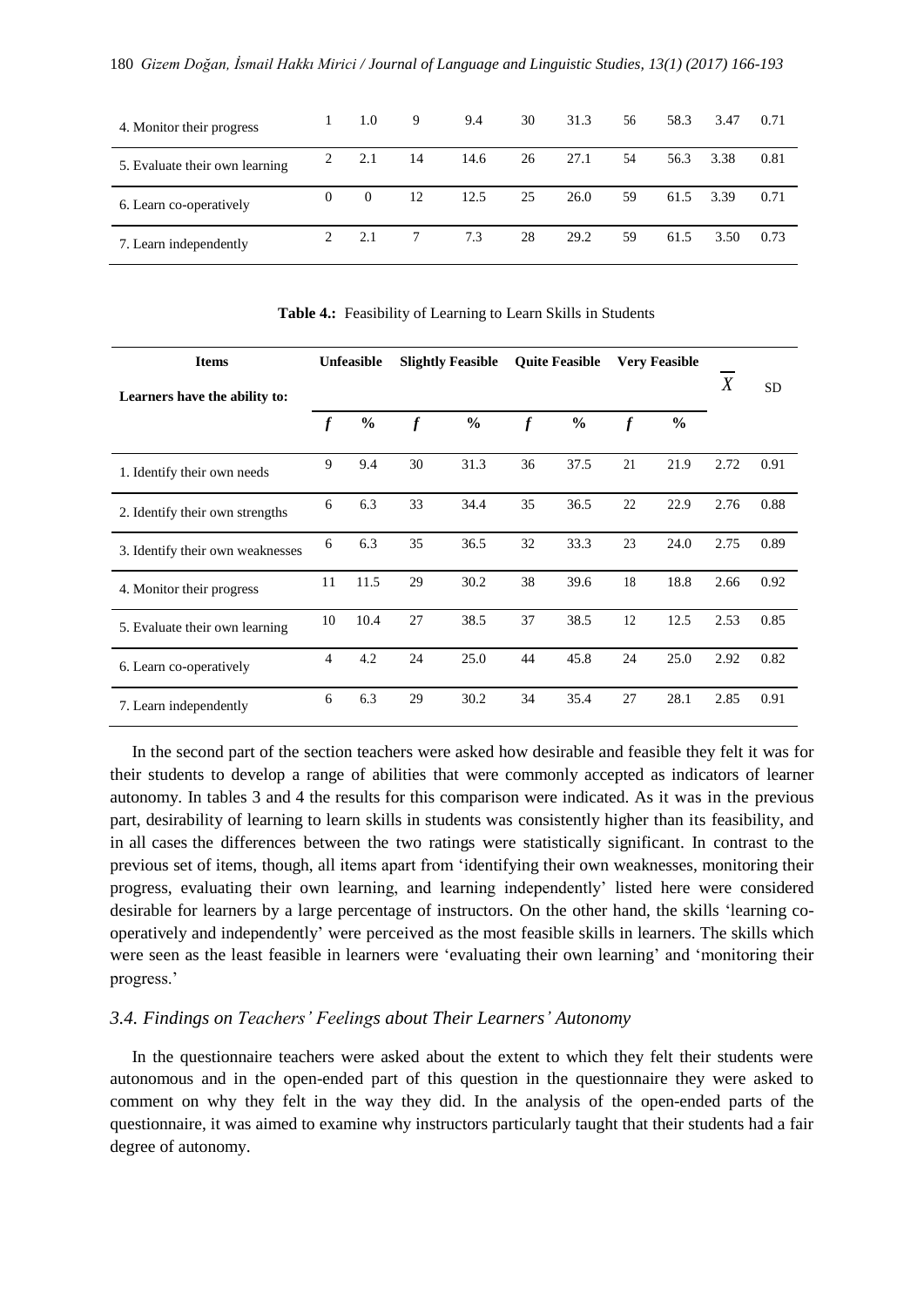Some instructors explained that their students were autonomous because they encouraged them to do so by guiding and facilitating them in the process. Another reason was that they taught to adult learners, and they perceived adult learners as more autonomous in their learning. Instructors also felt that their students were autonomous when they had a certain kind of relationship with them which nurtured their students' learning by chatting about their learning experiences and their independent study outside the classroom settings. Teachers believed that learners' awareness of their weaknesses, strengths, and their own learning, their motivation, collaborative decisions taken on which methods to use, their independent study skills were some of the reasons which showed that their students' had a fair degree of autonomy.

However, the results indicated that 36.5 percent of the instructors did not feel their learners had a fair degree of autonomy. The examples they provided why they thought in the particular way they did were various. The themes emerged from the open-ended part of the questionnaire on why instructors felt their students did not have a fair degree of autonomy are given below with quotes for each:

Traditional teacher-centred classrooms and Teacher Domination

*"Maybe it is because of the learner profile. No matter how much I try hard to encourage their selfmonitoring their own progress in language learning; only few can achieve this. So I feel what I do is by imposing them to monitor their own learning. I also try to change the way they learn in general sense. Turkish students are culturally taught in teacher-centred approach as we all know, so it is not easy to do reverse. However, it is definitely worth it."* 

Spoon Feeding as a metaphor recurring in the study

In all 17 interviews conducted, 'spoon feeding' was stated by all instructors several times. They complained from their students and as for their not taking responsibility for their learning, they referred to this term and blamed their learners for not taking responsibility and waiting everything from the teacher.

*"Turkish students at university are used to being spoon-fed. So, it takes a lot of time and effort to have autonomy in learning..."* 

• Passive, noncritical students

*"I feel so, because they always tend to passivize themselves as learners. For example, whenever they talk about their English learning history, they talk about teachers, materials, socio-economic difficulties etc. They ignore themselves at the very beginning. They don't think they can make the difference needed."* 

When all these are summed up, lack of motivation, self-awareness, self-confidence, independence; too much dependence on teachers, no desire for taking responsibility, unawareness of their weaknesses, strengths and their own learning, their prior educational experiences, time management problems and curricular constraints were also some of the reasons which instructors felt contributed to lack of autonomy in their students.

# *3.5. Findings on Teachers' Thoughts on How They Promote Learner Autonomy*

Instructors were asked about the extent to which they felt they promoted learner autonomy in their teaching. Instructors who felt they promoted learner autonomy were also asked to state the kind of strategies they used to do so in the open-ended part of the questionnaire. More than 80% of the instructors felt that they provided their students with opportunities to develop autonomy in their teaching, while 14.6% of them were unsure and only 3.1% disagreed with the statement. In openended part of the questionnaire and interviews, the instructors commented on how they promoted learner autonomy or if not why they could not do so. Some examples from instructors who stated that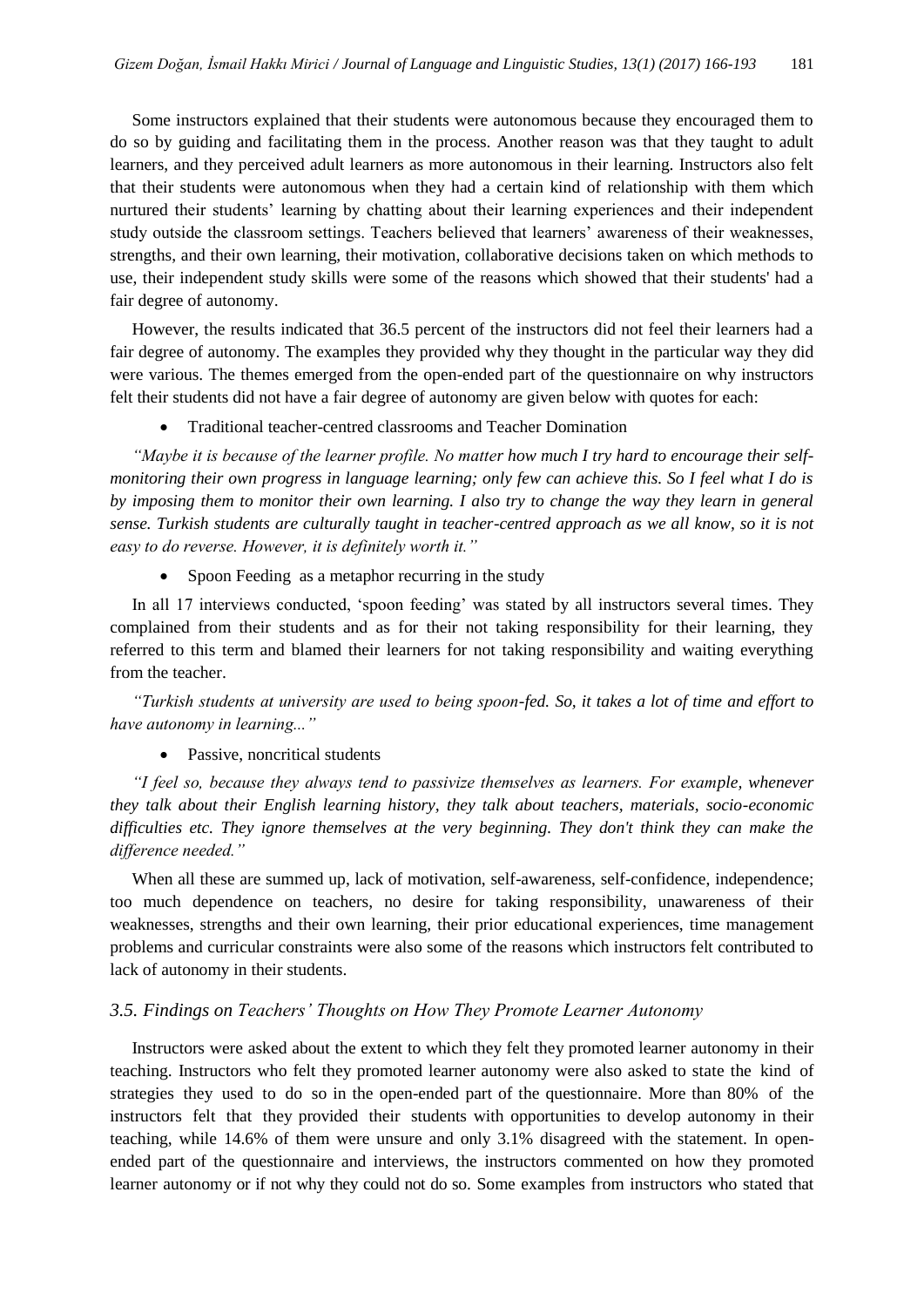they could not develop learner autonomy in their classroom settings were shown under the emerging themes as follows:

• Traditional Turkish Educational System

*"I would really want to provide learners with autonomy but it is impossible for me to do that in Turkey. First, students of Turkish background are conditioned to be spoon-fed by the teacher. It is really difficult to end this vicious cycle. Second, we have too many hours of classes... Even if I want to apply some communicative activities inside class that is also impossible because there is no time to prepare and produce some new activities which will encourage students to like and appreciate English language... Students only care about passing their courses and some teachers also only care about teaching their hour and leaving the classroom right away..."*

Student boredom for long years of learning English

*"I try to show them some methods on how they can improve themselves, and I tell them to realize their own learning method but it is really difficult to persuade them. Most of them do not like learning English because they have been learning English for almost 12 years. However, their level is still Elementary and they still can't speak English."*

Lack of teacher autonomy

*"As I was also trained in a traditional way just like my students, I could not promote autonomy in my classes as much as I desire."* 

On the other hand, some examples from instructors who stated that they could develop learner autonomy in their classroom settings and how they did it were asked both in the open-ended part of the questionnaire and in the interviews too. The analysis done suggested that there were four broad strategies through which teachers felt they encouraged autonomy. They are listed as follows with an illustrative teacher quotation for each:

Encouraging learners to be engaged in autonomous behaviours

*"I try to promote my students' autonomy in my classes because I want them to be independent learners. To promote learner autonomy, I encourage them to (a) do project work, (b) do self-study either at home or in the library beyond the classroom context."*

• Getting learners to realize their own strengths and weaknesses

*"Some surveys and can do statements; learning diaries are helpful for students to be aware of themselves to be more autonomous."*

• Presenting out of class activities which promote learner autonomy

*"I generally make them keep a kind of diary outside the class on which they write anything they love, hate or experience in English. It may be even a song, an aphorism or saying of a famous person...etc. I also form groups in social media to improve their English (English only zone groups). What I try to do at all is to create a kind of awareness in my students to get the idea that they can do things to learn this language outside the class and look at things from a different perspective."*

• Talking to students about the value of autonomy

*"The first thing I do for my students is that I always try to build self-confidence to learn the language. In our context they generally have bad experiences from primary school till present time. Therefore changing their attitudes is of vital importance for me. That's why I try to explain the importance of autonomy at the outset of the classes."*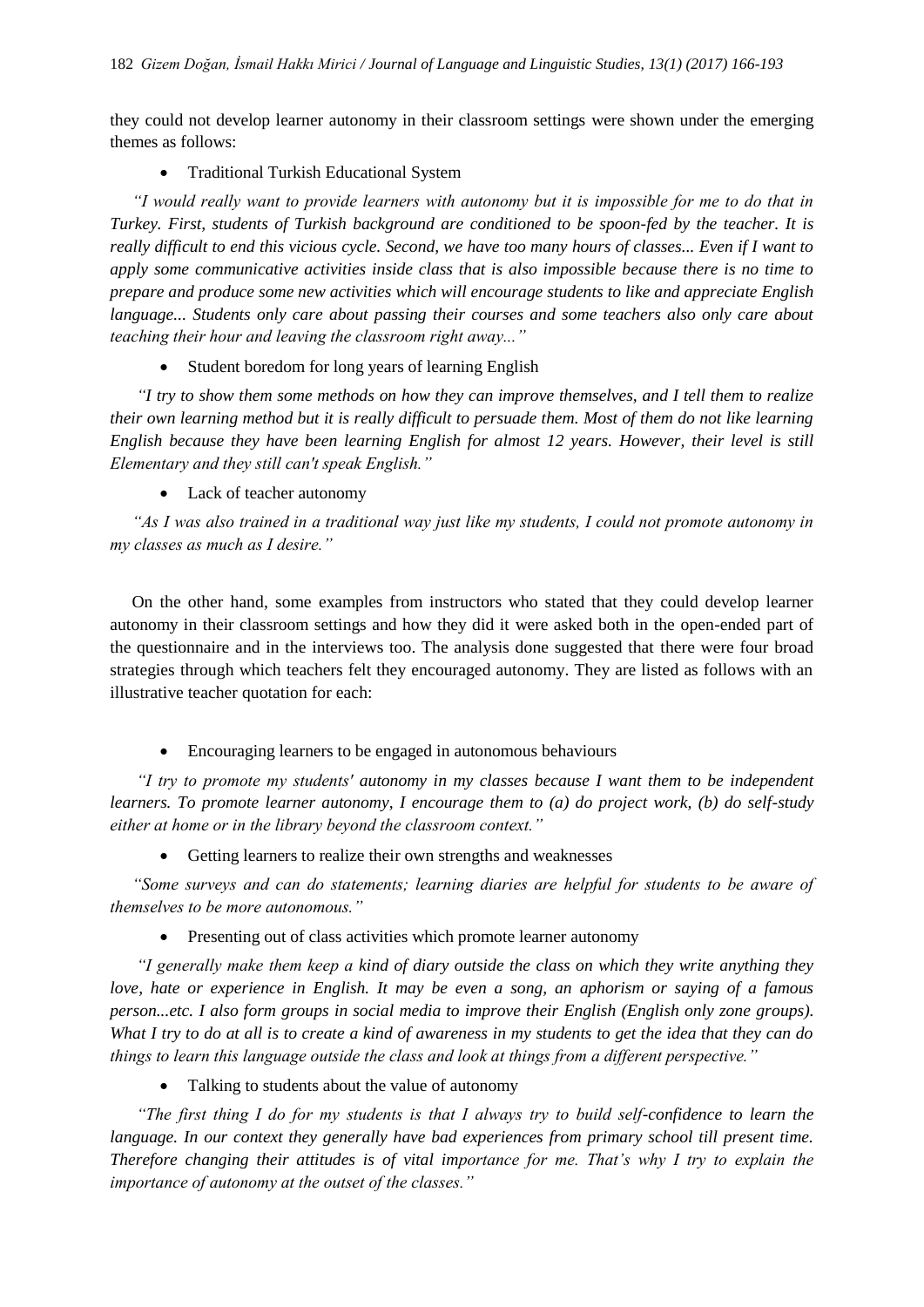When overall results were investigated, both the percentage of instructors who felt they promoted learner autonomy in their teaching and the variety of examples they provided for how they tried to do so demonstrated that the instructors had favourable impressions on learner autonomy and they tried hard to promote it to have high-achieving language learners.

## **4. Discussion**

The findings of this study and the insights of EFL Instructors gathered into perception and practices on learner autonomy are thought to be an addition to the literature in terms of seeing an overall picture of the situation in Turkey regarding perception and practices instructors hold on learner autonomy. As mentioned before, in spite of the substantial amount of research conducted for 30 years and more, little has been done to reflect how teachers theoretically and practically perceive this issue, and how they make learner autonomy an important aspect of their work.

In parallel to the literature (Al Asmari, 2013; Borg and Al-Busaidi, 2012; Camilleri, 1999; Chan, 2003; Shahsavari, 2014; Yıldırım, 2012), the results indicated that instructors were positively disposed to learner autonomy, and they held strong beliefs on its benefits to language learning. Instructors' definitions and opinions of learner autonomy were similar to those prevalent in the literature like responsibility, awareness, control, freedom, choice, curiosity for further improvement and independence. Like in the study of Borg and Al Busaidi (2012), the 'learning to learn' dimension of learner autonomy was supported the most in the responses given to the questionnaire, and instructors reported that the promotion of learner autonomy was possible with the mastering of skills and abilities to learn independently.

It has been found out in the study that there was a significant gap between the desirability and feasibility of involving learners in decision-making. Although instructors found it desirable to involve students in decision-making process, they didn't find it as much feasible as it was desirable to involve them in decisions regarding how learning is assessed, the objectives of the course and the classroom management. In a similar vein, there was a significant gap between how instructors perceived it was desirable and feasible to promote learning to learn skills in students. While learning co-operatively and independently were perceived as the most feasible skills in learners, evaluating their own learning and monitoring their progress were seen to be the least feasible although they were perceived desirable. This gap between what instructors had in mind theoretically and what they actually practiced confirms insights acquired from other studies on teachers' perception and practices on learner autonomy (Borg and Al-Busaidi, 2012; Camilleri, 1999; Chan, 2003; Shahsavari, 2014).

Among the highlighted factors which instructors thought hindered the promotion of learner autonomy were spoon-feeding as a recurring metaphor throughout the study, the passivity of students and their non-critical stance towards learning procedure. Particularly, spoon-feeding was referred frequently by instructors both in the open parts of the questionnaire and interviews. Traditional Turkish educational system as Balçıkanlı (2010) also observed and student boredom for long years of learning English were other emerging themes from this study which were thought to limit the promotion of learner autonomy.

## **5. Conclusion and Suggestions**

From this study, it is concluded that most of the EFL Instructors participated in the study were positively disposed to learner autonomy in theory, and mostly familiar with what learner autonomy is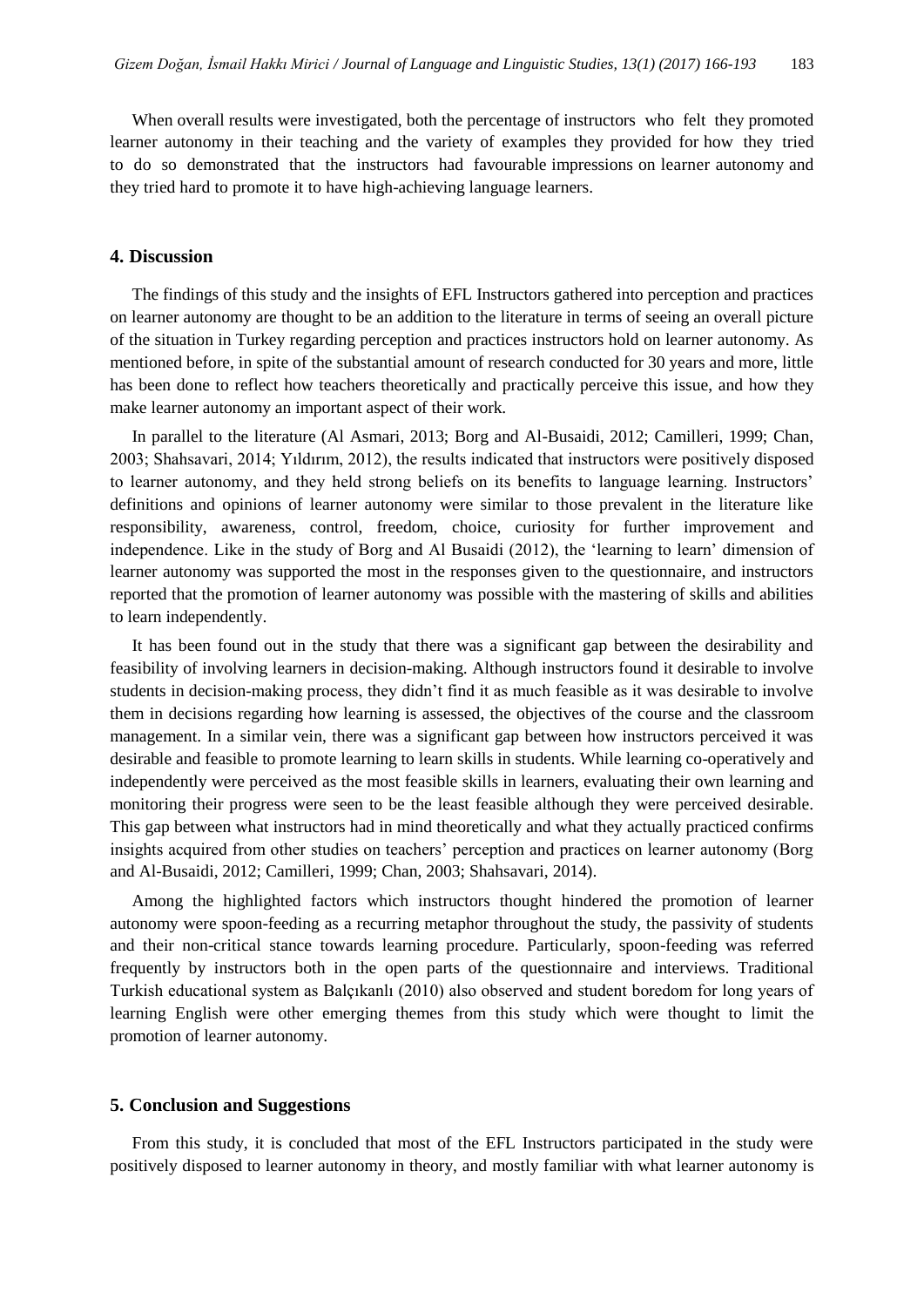and what it is related to. However, they were less positive when it came to the extent to which learner autonomy could be fostered productively and practically. Instructors reported that there were ways to promote learner autonomy like encouraging learners to be engaged in autonomous behaviours, getting them to realize their own strengths and weaknesses, presenting them out of class activities which promote learner autonomy and talking to them about the value of autonomy. However, there was a consensus that learners generally lacked the capacity to study independently, to take responsibility of their learning, and were not willing to further their studies autonomously. Nevertheless, more than 80% of the instructors in the study felt that they provided their students with opportunities to develop autonomy.

To develop autonomy, there are lots of ways to be practiced. Discussing how to regulate students' learning in the class is one of them to promote learner autonomy. Since most of the teachers work with a fixed syllabi and they certainly need to assess learners for what has been enabled to them, examinations are inescapable; however, as indicated in the study, the pressure put on the students to be prepared for the examination distracts not only them but also their teachers as well and this unfortunately causes students to perceive the language like a lesson to study, rather than a subject to be learned both in and outside the classroom. This pressure of examination can be lessened by teachers to have students think that they are more in control of the process. What is more, it can be pointed by this way that it is not the product but the process of learning which is of value.

Since students have a more clear focus once they have set their own goal, they need to be allowed to fulfil this purpose. As some students may prefer specific types of classroom activities, teachers need to be in close relationship with their students and work collaboratively with them. As Cotterall (2000) also suggests, learners need to be encouraged to set personal goals, monitor and reflect on their performance throughout the learning process, and modify what they have learnt in the classroom as reflection is what makes classes in which learner autonomy is promoted distinctive. Thanasoulas (2000) also suggests activities, which were also employed by some instructors in this study, such as keeping learning diaries and evaluation sheets for reflection. Both ways enable learners reflect on their learning process and enable them to decide whether it has been as fruitful as it was expected until then. Teachers also need to provide learners with choice to make them feel that they are actually in control and have them participate actively to the process in spite of the constraints they stated in the study because in a teacher-centred class, individual differences of learners may easily be missed out. That is why, teachers need to provide a more learner-centred classroom and to create a learning environment in which decision-making of learners is encouraged. What is desired is that teachers find the involvement of learners in decision making processes feasible in the way they find it desirable. For this purpose, teachers need to spare from class time to raise awareness in their learners of what is going on in classroom.

As Little (1991) puts it, autonomy is the psychological relation of the learners to the process and learning. This relatedness is an important part of learner autonomy and for this reason, in a classroom setting; learners need to be supported to create a meaning, a relatedness of newly learned things with past and future learnings. To create this relatedness, teachers need to include learners in decisionmaking processes, and by this way, learners are helped with personally relevant learning experiences which will help them internalize the process of learning. If learners are denied of this opportunity of choosing, we will result in denying their intellectual identity together with their social and personal benefits that come together with that identity (Heron, 2003). Moreover, choice increases intrinsic motivation and helps learners be more self-regulated.

It was also indicated in the study that, some instructors were doubtful about the share of responsibility in their classrooms. The power shift from teacher-centred classes to learner-centred classes may create concern among teachers for losing the control of their classrooms; however,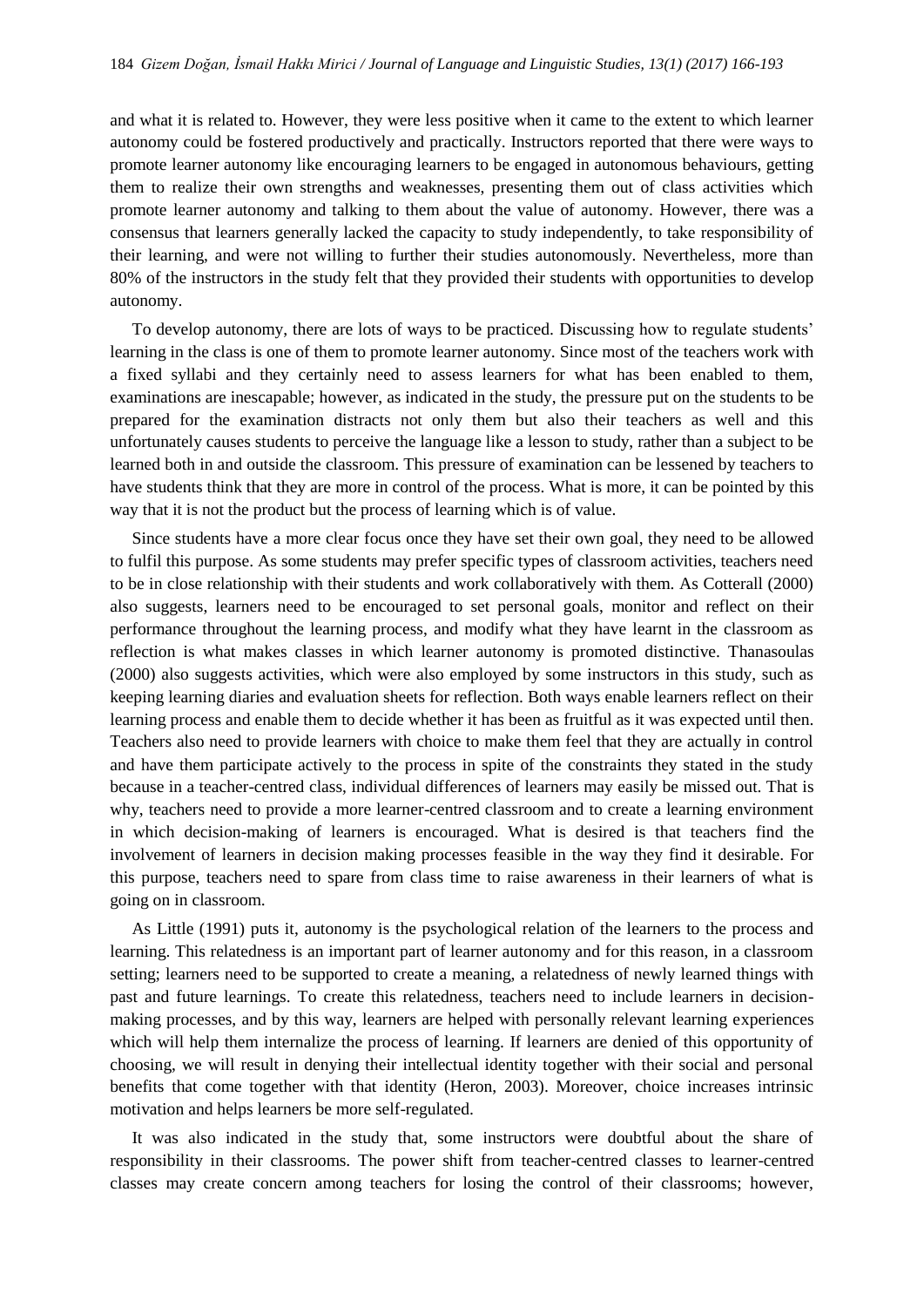learners who are given more control on their learning will be more effective in their learning which, in turn, helps teachers in their teaching more.

In the study Porto (2007) conducted, she reported that students valued classroom activities when they were offered choice about the pace of their study; however, they were very critical when they felt hurried with the activities she presented no choice for pace. It can be concluded from here that students desire to have a say not just in the type of activities but also for the time allocated for those activities as well. Curriculum and time constraints were issues that were strongly indicated by instructors for their failure to develop autonomy in this study. However, in their struggle to catch up with the curriculum, teachers need to "achieve a balance between a dynamic and a fast class" as it is indicated here (Porto, 2007: 689).

Another issue that is crucial is that, the extent to which learners develop autonomy and a host of skills and knowledge that are necessary for developing autonomy depend on both learner's and teacher's views of their relationship and roles (Ho and Crookall, 1995). That is why; both sides need to know what their roles are in developing autonomy and how they can achieve this in a shared setting. As instructors in the study also emphasized, students need to know that not just teachers are responsible for learners' learning, but learners have a big share in taking initiatives and responsibility for learning too. By this way, some possible problems that may be created in the learning process may be prevented beforehand.

Lastly, in developing learner autonomy, mutual trust between learners and the teacher is crucial. A classroom setting which is cooperative and which takes learners' affective filters into account is a must for students to feel themselves secure, and trust their teacher to take initiative in developing learner autonomy. Besides, students who do not feel threatened in their classrooms will feel more courage in their attempt to share the responsibility of learning. As Erten and Burden (2014) suggest, learners can be provided with support and encouragement to help them change negative and unhelpful attributions they have of themselves while at the same time developing their skills and learning strategies contribute to their improvement as well.

## **References**

- Al Asmari, A. (2013). Practices and prospects of learner autonomy: Teachers' perceptions. English Language Teaching, 6(3), 1-10.
- Allwright, D. (1984). The importance of interaction in classroom language learning. Applied Linguistics, 5, 156-171.
- Balçıkanlı, C. (2010). Learner autonomy in language learning: Student teachers' beliefs. Australian Journal of Teacher Education, 35(1), 90-103.
- Barillaro, F. (2011). Teacher perspectives of learner autonomy in language learning. Unpublished Master Dissertation. Sheffield Hallam University.
- Benson, P. (2001). Teaching and researching autonomy in language learning. London: Longman.
- Benson, P. (2010). Teacher education and teacher autonomy: Creating spaces for experimentation in secondary school English language teaching. Language Teaching Research, 14(3), 259-275.
- Borg, S. (2009). Introducing language teacher cognition. Retrieved on November 15, 2014 from: <http://www.education.leeds.ac.uk/research/files/145.pdf>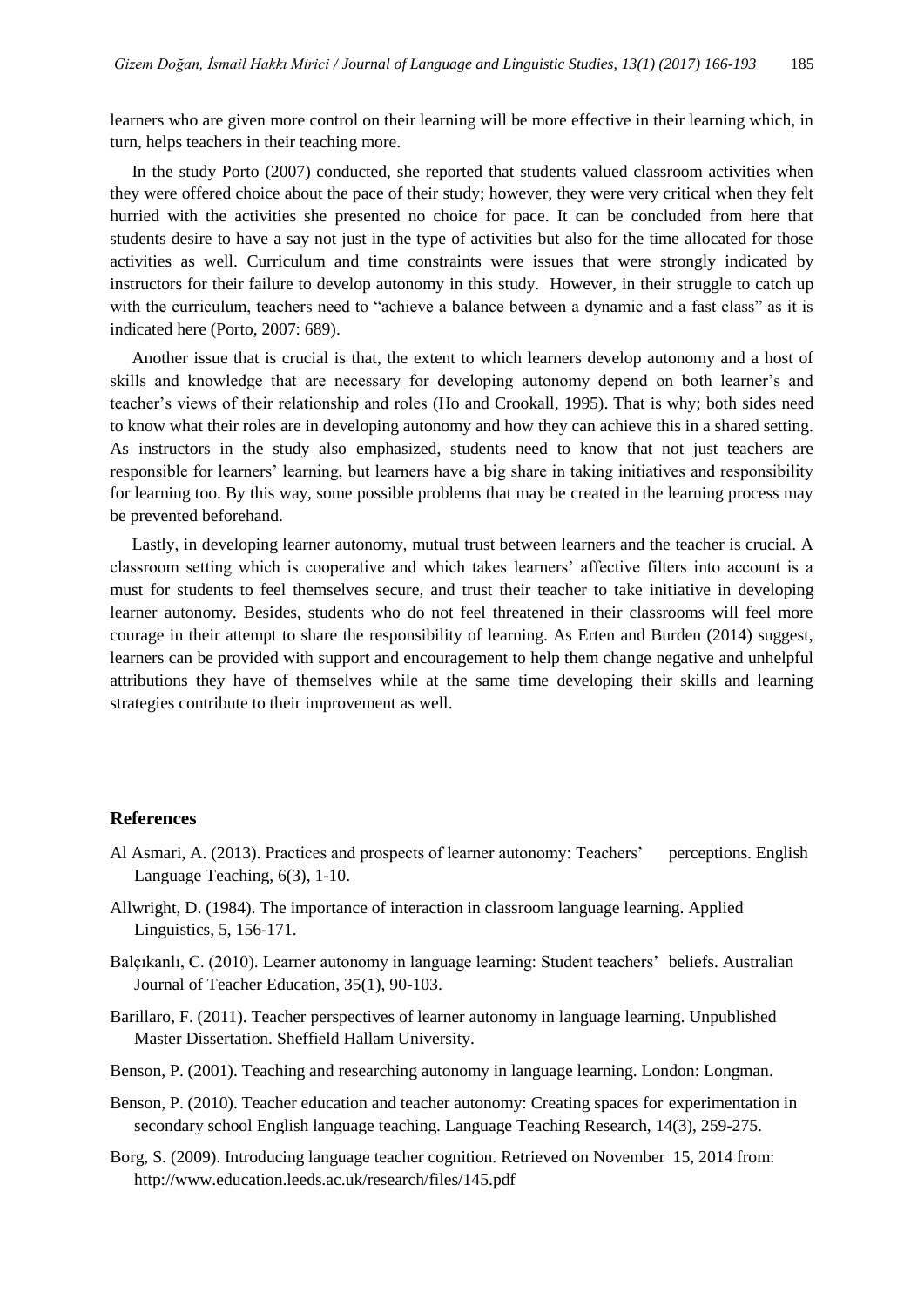- Borg, S., & Al-Busaidi, S. (2012). Learner autonomy: English language teachers' beliefs and practices. ELT Research Paper 12-07. London: British Council.
- Camilleri, G. (Ed.). (1999). Learner autonomy The teachers' views. Strasbourg: Council of Europe.
- Candy, P.C. (1991). Self-direction for lifelong learning. San Francisco: Jossey Bass.
- Chan, V. (2003). Autonomous language learning: the teachers' perspective. Teaching in Higher Education, 8(1), 33-48.
- Chwo, G. S-M. (2011). Cultivating learner autonomy in an EFL college level literature circle reading class via the author plus eLearning program. The International Journal of Learning, 18(2), 331- 355.
- Cotterall, S. (1995). Readiness for autonomy: Investigating learner beliefs. System, 23(2), 195-206.
- Cotterall, S. (2000). Promoting learner autonomy through the curriculum: Principles for designing language courses. ELT Journal, 54(2), 109-117.
- Dam, L. (1995). Learner autonomy 3: From theory to classroom practice. Dublin: Authentik.
- Erten, İ. H. & Burden, R. L. (2014). The relationship between academic self-concept, attributions, and L2 achievement. System, 42, 391-401.
- Fleming, D., & Walter, P. (2004). Linking teacher professionalism and learner autonomy through experiential learning and task design. TESL Canada Journal, 4, 58-72.
- Furnborough, C. (2012). Making the most of others: autonomous interdependence in adult beginner distance language learners. Distance Education, 33(1), 99-116.
- Heron, A. (2003). A study of agency: Multiple constructions of choice and decision making in an inquiry-based summer school programme for struggling readers. Journal of Adolescent & Adult Literacy, 46, 568-579.
- Ho, J. & Crookall, D. (1995). Breaking with Chinese cultural traditions: Learner autonomy in English language teaching. System, 23(2), 235-244.
- Holec, H. (1981). Autonomy in foreign language learning. Oxford: Pergamon. (First published 1979, Strasbourg: Council of Europe.)
- Inozu, J. (2011). Developing learner autonomy in the language class in Turkey: Voices from the classroom. Asia Pacific Educational Review, 12(4), 523-541.
- Kagan, D. M. (1992). Implications of research on teacher belief. Educational Psychologist, 27, 65-90.
- Khajavi, Y. & Abbasian, R. (2013). Improving EFL Students' Self-regulation in Reading English Using a Cognitive Tool, The Journal of Language and Linguistic Studies, 9(1), 206-222.
- Kohonen, V. (2012). Developing autonomy through ELP-oriented pedagogy: Exploring the interplay of the shallow and deep structures in a major change within language education. In B. Kühn and M. L. Pérez Cavana (Eds.), Perspectives from the European Language Portfolio: Learner autonomy and self-assessment (pp. 22-42). New York, NY: Routledge.
- Kristmanson, P., Lafargue, C., & Culligan, K. (2013). Experiences with autonomy: Learners' voices on language learning. The Canadian Modern Language Review, 69(4), 462-486.
- Lamb, T. E. (2011). Fragile identities: Exploring learner identity, learner autonomy and motivation through young learners' voices. The Canadian Journal of Applied Linguistics, Special Issue, 14(2), 68-85.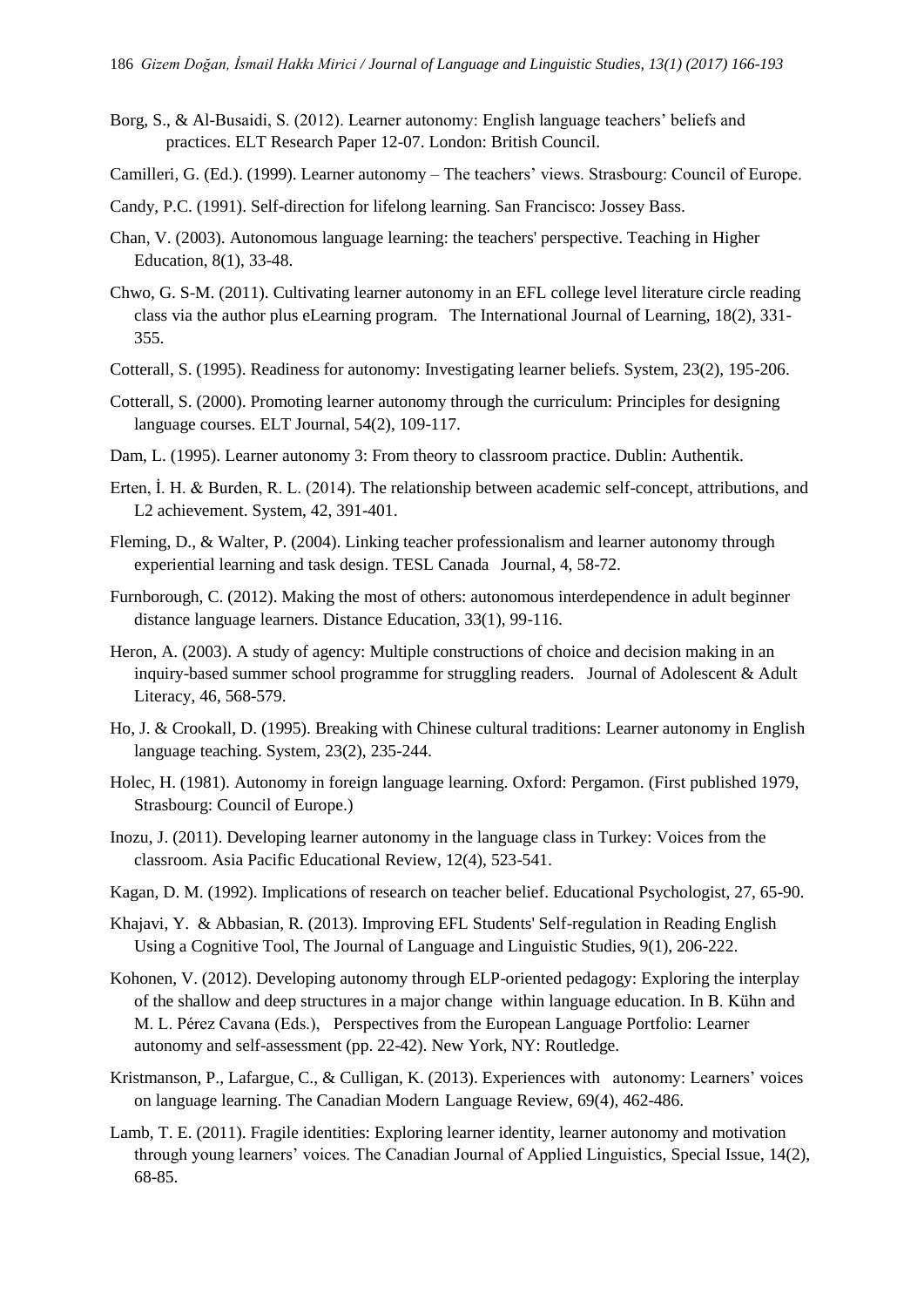Little, D. (1991). Learner autonomy 1: Definitions, issues and problems. Dublin: Authentik.

- Little, D. (1995). Learning as dialogue: The dependence of learner autonomy on teacher autonomy. System, 23(2), 175-182.
- Little, D. (2004, March). Learner autonomy, teacher autonomy and the European Language Portfolio. Paper presented in UNTELE, Universite de Compiegne, Compiegne, France.
- Little, D. (2012). The European Language Portfolio: History, key concerns, future prospects. In B. Kühn and M. L. Pérez Cavana (Eds.), Perspectives from the European Language Portfolio: Learner autonomy and self-assessment (pp. 22-42). New York, NY: Routledge.
- Littlewood, W. (1997). Self-access: Why do we want it and what can it do? In P. Benson and P. Voller (Eds.), Autonomy and independence in language learning (pp. 79-92). London: Longman.
- Littlewood, W. (1999). Defining and developing autonomy in East Asian contexts. Applied Linguistics, 20(1), 71-94.
- Masouleh, N. S., & Jooneghani, R. B. (2012). Autonomous learning: A teacher-less learning!. *Procedia Social and Behavioural Sciences, 55*, 835-842.
- Mirici, İ. H., Galleano, R. & Torres, K. (2013). Immigrant parent vs immigrant children: Attitudes toward language learning in the US. *Novitas-ROYAL (Research on Youth and Language), 7*(2), 137-146.
- Newby, P. (2010). *Research methods for education*. Harlow: Pearson Education Limited.
- Nunan, D. (1997). Designing and adapting materials to encourage learnerautonomy. In P. Benson and P. Voller (Eds.), *Autonomy and independence in language learning* (pp.192-203)*.* London: Longman.
- O'Donnell, S. L, Chang, K. B. & Miller, K. S. (2013). Relations among Autonomy, Attribution Style, and Happiness in College Students. *College Student Journal*, *47*(1), 228-234.
- Palfreyman, D. (2003). Introduction: Culture and learner autonomy. In D. Palfreymanand R. C. Smith (Eds.), *Learner autonomy across cultures: Language education perspectives* (pp. 1-19), Basingstoke: Palgrave Macmillan.
- Porto, M. (2007). Learning diaries in the English as a foreign language classroom: A tool for accessing learners' perceptions of lessons and developing learner autonomy and reflection. *Foreign Language Annals*, *40*(4), 672-696.
- Scharle, Á. and Szabó, A. (2000). *Learner autonomy: A guide to developing learner responsibility*. Cambridge: Cambridge University Press.
- Shahsavari, S. (2014). Efficiency, feasibility and desirability of learner autonomy-based on learners' and teachers' point of views. *Theory and Practice in Language Studies*, *4*(2), 271-280.
- Spratt, M., Humphreys, G. and Chan, V. (2002). Autonomy and motivation: Which comes first? *Language Teaching Research, 6*(3), 245-256.
- Thanasoulas, D. (2000). 'What is learner autonomy and how can it be fostered?' *The Internet TESL Journal, 6*(11), 10.12.2014 retrieved from http://iteslj.org/Articles/Thanasoulas-Autonomy.html
- Tinsley, H. E. A. & Weiss, D. J. (2000). Interrater reliability and agreement. In H. E. A. Tinsley & S. D. Brown, Eds., *Handbook of Applied Multivariate Statisticsand Mathematical Modeling,* pp. 95-124. San Diego, CA: Academic Press.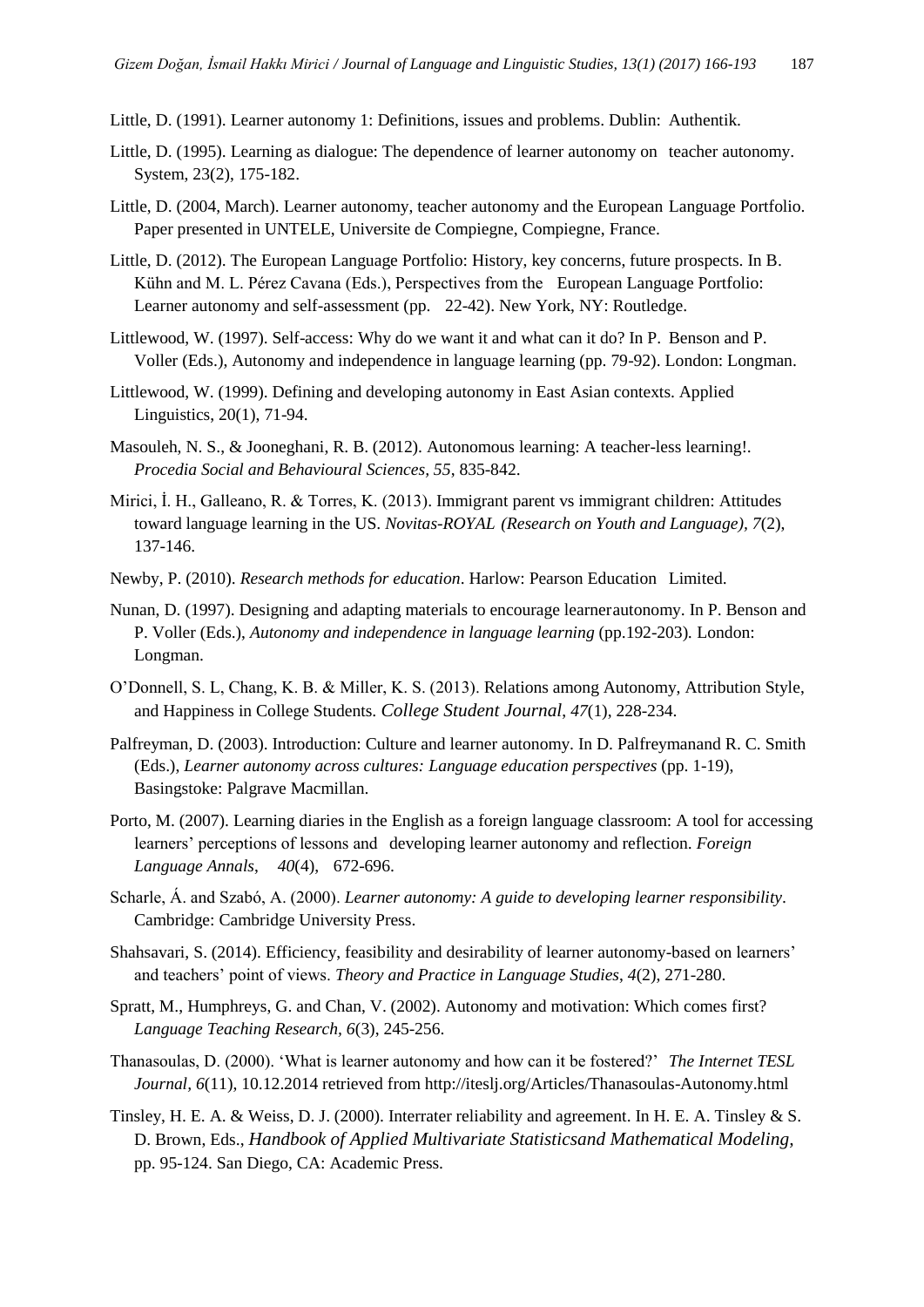- Udosen, A. E. (2014). Learner autonomy and curriculum delivery in higher education: The case of university of Uyo, Nigeria. *International Education Studies, 7*(3), 40-50.
- Vieira, F. (Ed.). (2009). *Struggling for autonomy in language education; Reflecting, acting, and being.* Frankfurt-am-Main, Germany: Peter Lang.
- Wenden, A. (1991). *Learner strategies for learner autonomy: Planning and implementing learner training for language learners*. UK: Prentice Hall International.
- White, C. (2003). *Language learning in distance education*. Cambridge: Cambridge University Press.
- Willis, J. (2011). Affiliation, autonomy and assessment for learning. *Assessment in Education: Principles, Policy & Practice, 18*(4), 399-415.
- Yıldırım, Ö. (2012). A Study on a Group of Indian English as a Second Language Learners' Perceptions of Autonomous Learning. *Turkish Online Journal of Qualitative Inquiry, 3(2)*, 18-29.
- Zou, X. (2011). What happens in different contexts and how to do learner autonomy better? *Teacher Development: An International Journal of Teachers' Professional Development, 15*(4), 421-433.

# **Appendix A. The Questionnaire**

Section 1: Learner Autonomy

Please give your opinion about the statements below by ticking ONE answer for each. The statements are not just about your current job and in answering you should consider your experience as a language teacher more generally.

|                |                                                                                                     | <u>Strongly disagree</u> | disagree | msur | agree | strongly agree |
|----------------|-----------------------------------------------------------------------------------------------------|--------------------------|----------|------|-------|----------------|
| 1              | Language learners of all ages can develop learner autonomy.                                         |                          |          |      |       |                |
| $\overline{2}$ | Independent study in the library is an activity which develops<br>learner autonomy.                 |                          |          |      |       |                |
| 3              | Learner autonomy is promoted through regular opportunities for<br>learners to complete tasks alone. |                          |          |      |       |                |
| $\overline{4}$ | Autonomy means that learners can make choices about how they<br>learn.                              |                          |          |      |       |                |
| 5              | Individuals who lack autonomy are not likely to be effective<br>language learners.                  |                          |          |      |       |                |
| 6              | Autonomy can develop most effectively through learning outside<br>the classroom.                    |                          |          |      |       |                |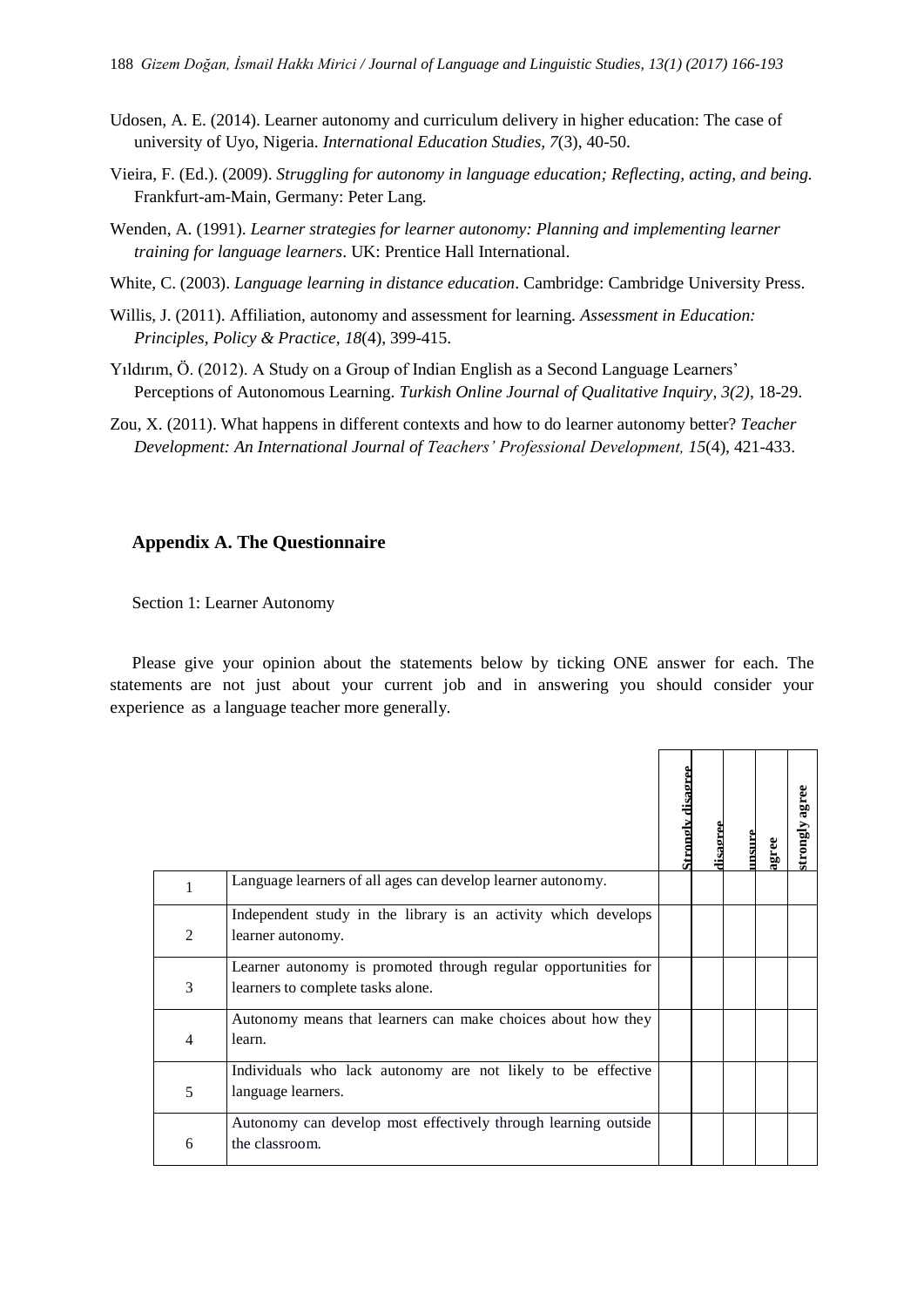| 7  | Involving learners in decisions about what to learn promotes<br>learner autonomy.                              |  |  |  |
|----|----------------------------------------------------------------------------------------------------------------|--|--|--|
| 8  | Learner autonomy means learning without a teacher.                                                             |  |  |  |
| 9  | It is harder to promote learner autonomy with proficient language<br>learners than it is with beginners.       |  |  |  |
| 10 | It is possible to promote learner autonomy with both young<br>language learners and with adults.               |  |  |  |
| 11 | Confident language learners are more likely to develop autonomy<br>than those who lack confidence.             |  |  |  |
| 12 | Learner autonomy allows language learners to learn more<br>effectively than they otherwise would.              |  |  |  |
| 13 | Learner autonomy can be achieved by learners of all cultural<br>backgrounds.                                   |  |  |  |
| 14 | Learner autonomy is promoted when learners have some choice in<br>the kinds of activities they do.             |  |  |  |
| 15 | Learner autonomy cannot be promoted in teacher-centred<br>classrooms.                                          |  |  |  |
| 16 | Learner autonomy is promoted through activities which give<br>learners opportunities to learn from each other. |  |  |  |
| 17 | Learner autonomy implies a rejection of traditional teacher-led<br>ways of teaching.                           |  |  |  |
| 18 | Learner autonomy cannot develop without the help of the teacher.                                               |  |  |  |
| 19 | Learner autonomy is promoted by activities that encourage learners<br>to work together.                        |  |  |  |
| 20 | Learner autonomy is only possible with adult learners.                                                         |  |  |  |
| 21 | Learner autonomy is promoted by independent work in a self-<br>access centre.                                  |  |  |  |
| 22 | Learner autonomy is promoted when learners are free to decide<br>how their learning will be assessed.          |  |  |  |
| 23 | Learner autonomy is a concept which is not suited to non-Western<br>learners.                                  |  |  |  |
| 24 | Learner autonomy requires the learner to be totally independent of<br>the teacher.                             |  |  |  |
| 25 | Co-operative group work activities support the development of<br>learner autonomy.                             |  |  |  |
| 26 | Promoting autonomy is easier with beginning language learners<br>than with more proficient learners.           |  |  |  |
| 27 | Learner autonomy is promoted when learners can choose their own<br>learning materials.                         |  |  |  |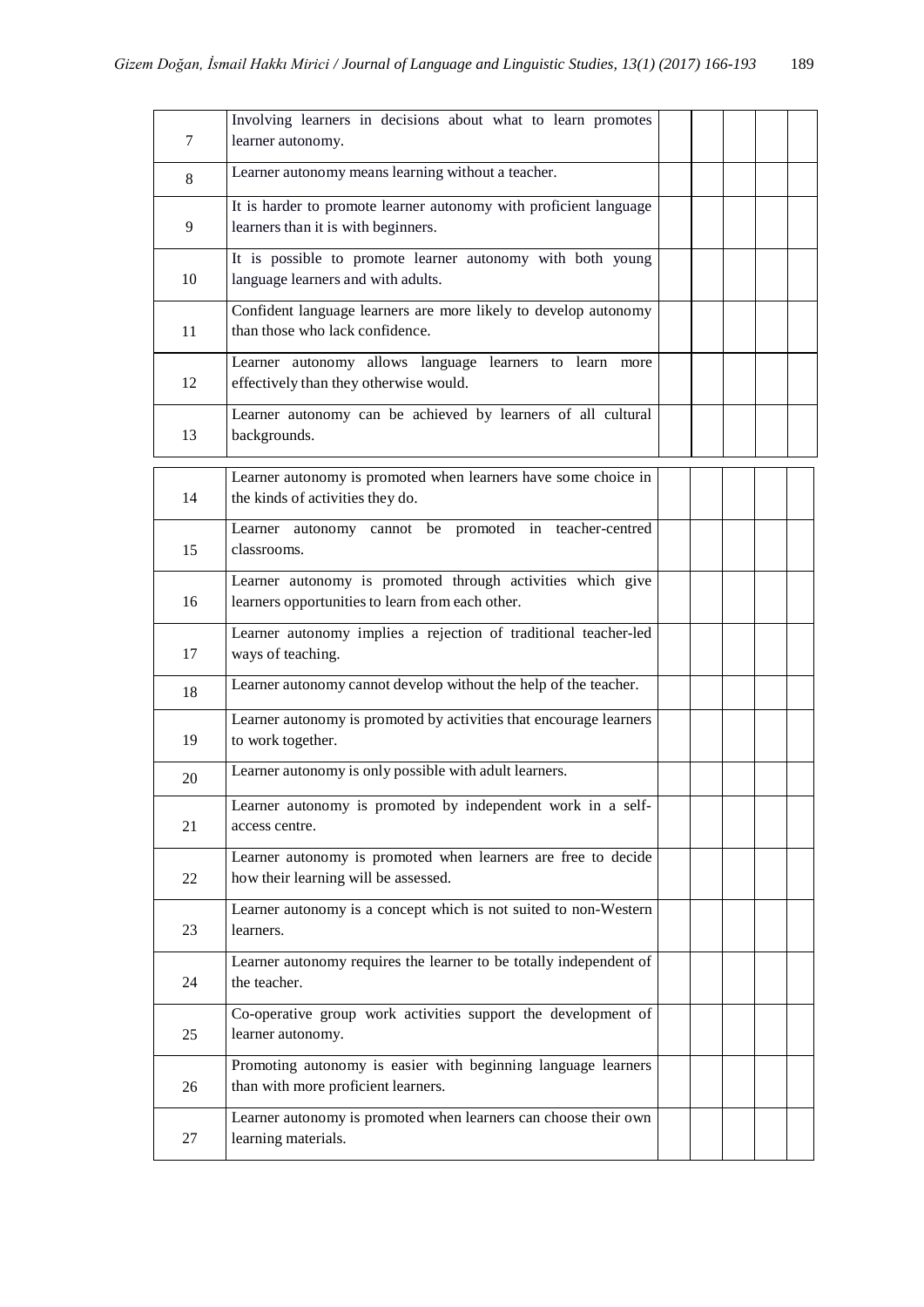|    | Learner-centred classrooms provide ideal conditions for developing                                              |  |  |  |
|----|-----------------------------------------------------------------------------------------------------------------|--|--|--|
| 28 | learner autonomy.                                                                                               |  |  |  |
| 29 | Learning how to learn is key to developing learner autonomy.                                                    |  |  |  |
| 30 | Learning to work alone is central to the development of learner<br>autonomy.                                    |  |  |  |
| 31 | Out-of-class tasks which require learners to use the internet<br>promote learner autonomy.                      |  |  |  |
| 32 | The ability to monitor one's learning is central to learner autonomy.                                           |  |  |  |
| 33 | Motivated language learners are more likely to develop learner<br>autonomy than learners who are not motivated. |  |  |  |
| 34 | The proficiency of a language learner does not affect their ability to<br>develop autonomy.                     |  |  |  |
| 35 | The teacher has an important role to play in supporting learner<br>autonomy.                                    |  |  |  |
| 36 | Learner autonomy has a positive effect on success as a language<br>learner.                                     |  |  |  |
| 37 | To become autonomous, learners need to develop the ability to<br>evaluate their own learning.                   |  |  |  |

Section 2: Desirability and Feasibility of Learner Autonomy

Below there are two sets of statements. The first gives examples of decisions LEARNERS might be involved in; the second lists abilities that learners might have. For each statement:

a. First say how desirable (i.e. ideally), you feel it is.

b. Then say how feasible (i.e. realistically achievable) you think it is for *the learners you currently teach most often*.

You should tick TWO boxes for each statement – one for desirability and one for feasibility.

|                             |                                           |            | <b>Desirability</b>                     |                    |                   |            | <b>Feasibility</b>   |                     |                      |
|-----------------------------|-------------------------------------------|------------|-----------------------------------------|--------------------|-------------------|------------|----------------------|---------------------|----------------------|
|                             |                                           | Jndesirabl | Φ<br><b>dd</b><br>esir<br>ರ<br>Slightly | desirable<br>Quite | desirable<br>Very | Unfeasible | feasible<br>Slightly | feasible<br>Quite : | <b>Very feasible</b> |
|                             | Learners are involved in decisions about: |            |                                         |                    |                   |            |                      |                     |                      |
|                             | The objectives of a course                |            |                                         |                    |                   |            |                      |                     |                      |
| $\mathcal{D}_{\mathcal{L}}$ | The materials used                        |            |                                         |                    |                   |            |                      |                     |                      |
| 3                           | The kinds of tasks and activities they do |            |                                         |                    |                   |            |                      |                     |                      |
| 4                           | The topics discussed                      |            |                                         |                    |                   |            |                      |                     |                      |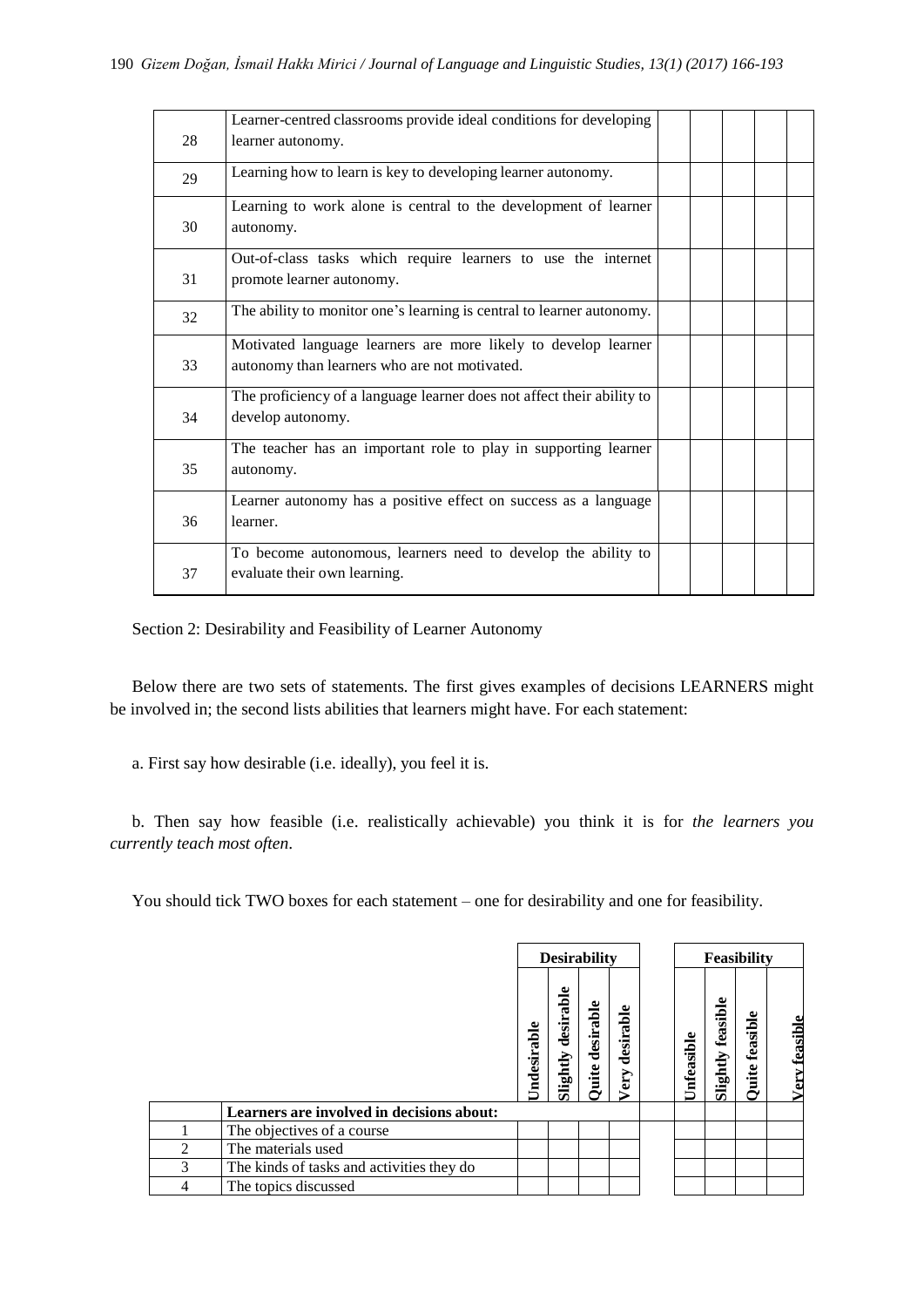|                             | How learning is assessed      |  |
|-----------------------------|-------------------------------|--|
|                             | The teaching methods used     |  |
|                             | Classroom management          |  |
|                             | Learners have the ability to: |  |
|                             | Identify their own needs      |  |
| $\mathcal{D}_{\mathcal{L}}$ | Identify their own strengths  |  |
|                             | Identify their own weaknesses |  |
|                             | Monitor their progress        |  |
|                             | Evaluate their own learning   |  |
|                             | Learn co-operatively          |  |
|                             | Learn independently           |  |

Section 3: Your Learners and Your Teaching

This section contains two open-ended questions. These are an important part of the questionnaire and give you the opportunity to comment more specifically on your work at The School of Foreign Languages.

**1.** To what extent do you agree with the following statement? Choose ONE answer:

*In general, the students I teach English most often to at The School of Foreign Languages at my current university have a fair degree of learner autonomy.*

| strongly<br>~<br>. . | $\sim$<br>$\alpha$ ree<br>-sagice<br>Ë | $n$ $c$ 11 $r$ $\alpha$<br>usult | $\triangle$ gree | Strongly<br>ັ               |  |
|----------------------|----------------------------------------|----------------------------------|------------------|-----------------------------|--|
| 0000<br>. <i>. .</i> |                                        |                                  |                  | مم <del>ین</del> و<br>agict |  |

Please comment on why you feel the way you do about your students' general degree of autonomy:

**2.** To what extent do you agree with the following statement? Choose ONE answer:

*In general, in teaching English at The School of Foreign Languages at my current university, I give my students opportunities to develop learner autonomy.*

| $\sim$ m $\sim$ l $\tau$<br>. . | $\overline{\phantom{a}}$ | $\alpha$ ra $\alpha$<br>v<br>c | nsure | $\sigma$ ree<br>21 UU<br>. . | ມບ<br>$\cdots$<br>ັ |  |
|---------------------------------|--------------------------|--------------------------------|-------|------------------------------|---------------------|--|
| $\alpha$ ma $\alpha$            |                          |                                |       |                              | ooroo<br>$-1$       |  |

Please comment. You may want to explain why and how you promote autonomy, if you do, or to explain why developing learner autonomy is not an issue you focus on in your work:

Section 4: About Yourself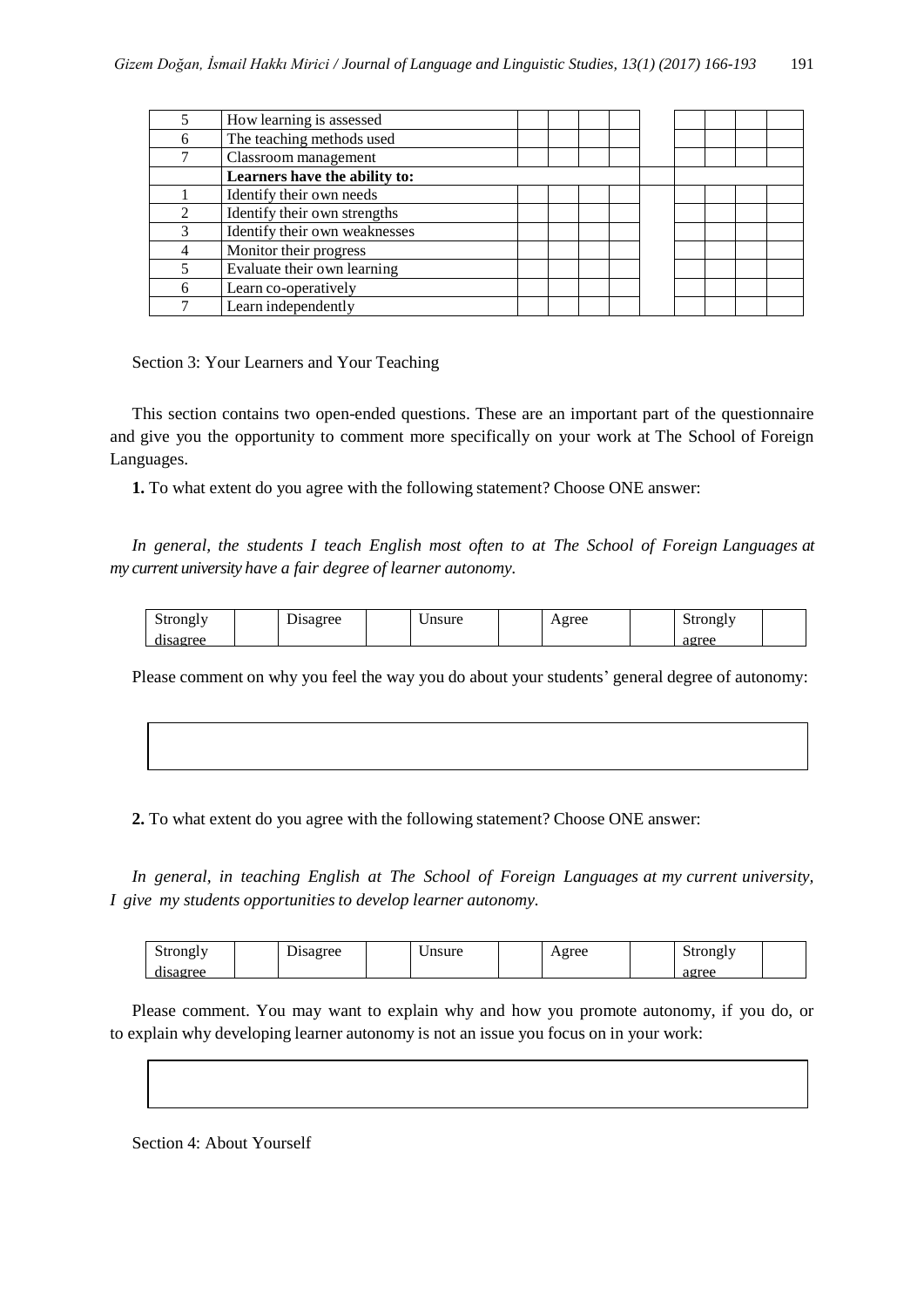Please tell us about your background.

**3.** Years of experience as an English language teacher (Tick ONE):

| <br>U-4 | $\sim$<br>$-1$ | $10-14$<br>__ | $\epsilon$<br>$\sim$<br>$\overline{ }$<br>. . | <b>.</b><br>$\Omega$<br>–∠U- 1<br>. .<br><b>__</b> | $\Delta$ $\tau$<br>$\overline{\phantom{a}}$ |  |
|---------|----------------|---------------|-----------------------------------------------|----------------------------------------------------|---------------------------------------------|--|

**4.** Years of experience as an English language teacher at your current institution. (Tick ONE):

| $10-$<br>$20-7$<br>. .<br>- - -<br>۰.<br>$\mathbf{v}$<br>.<br>. .<br>سد<br><b></b><br>. .<br>-<br>$\sim$<br>--<br>__<br>__<br>__ |
|----------------------------------------------------------------------------------------------------------------------------------|
|----------------------------------------------------------------------------------------------------------------------------------|

**5.** Highest qualification (Tick ONE):

| $\cdot$ $\sim$<br>∼<br>Certificate | r.<br>riploma | Bachelor's | Master' | Doctorate | Other |  |
|------------------------------------|---------------|------------|---------|-----------|-------|--|
|                                    |               |            |         |           |       |  |

**6.** Nationality:

**7.** Gender (Tick ONE):

| www | IΑ |  |
|-----|----|--|
|     |    |  |

Section 5: Further Participation

**6.** In the next stage of the study we would like to talk to individual teachers to learn more about their views on learner autonomy. Would you be interested in discussing this issue further with us?

| ∼ | $  -$<br>es | - |  |
|---|-------------|---|--|
|---|-------------|---|--|

If you answered YES to question 1 above, please write your name and phone number here.

| <b>Phone Number</b> |  |
|---------------------|--|

# Bazı Türk Üniversitelerindeki İngilizce Okutmanlarının Öğrenen Özerkliğine Yönelik Algı ve Uygulamaları

# **Öz**

Bu çalışmanın amacı coğrafi olarak farklı bölgelerdeki dokuz üniversitenin Yabancı Diller Yüksek Okulundaki İngilizce okutmanlarının öğrenen özerkliğine yönelik algı ve uygulamalarını araştırmaktır.

Bu çalışmada, karma yöntemli bir yaklaşım benimsenmiştir. Çalışma, 96 İngilizce Okutmanı ile gerçekleştirilmiş ve çalışmaya ait veriler anket ve röportajlar aracılığıyla toplanmıştır. Çalışmadaki anket, ilk bölümü öğrenen özerkliğine ait 10 yapıyı kapsayan 37 maddelik beşli likert ölçeğinden oluşmaktadır. İkinci bölümde öğrencilerin karar aşamalarına katılmaları ve öğrenmeyi öğrenme becerileri konularını öğretmenlerin ne kadar arzu edilir ve